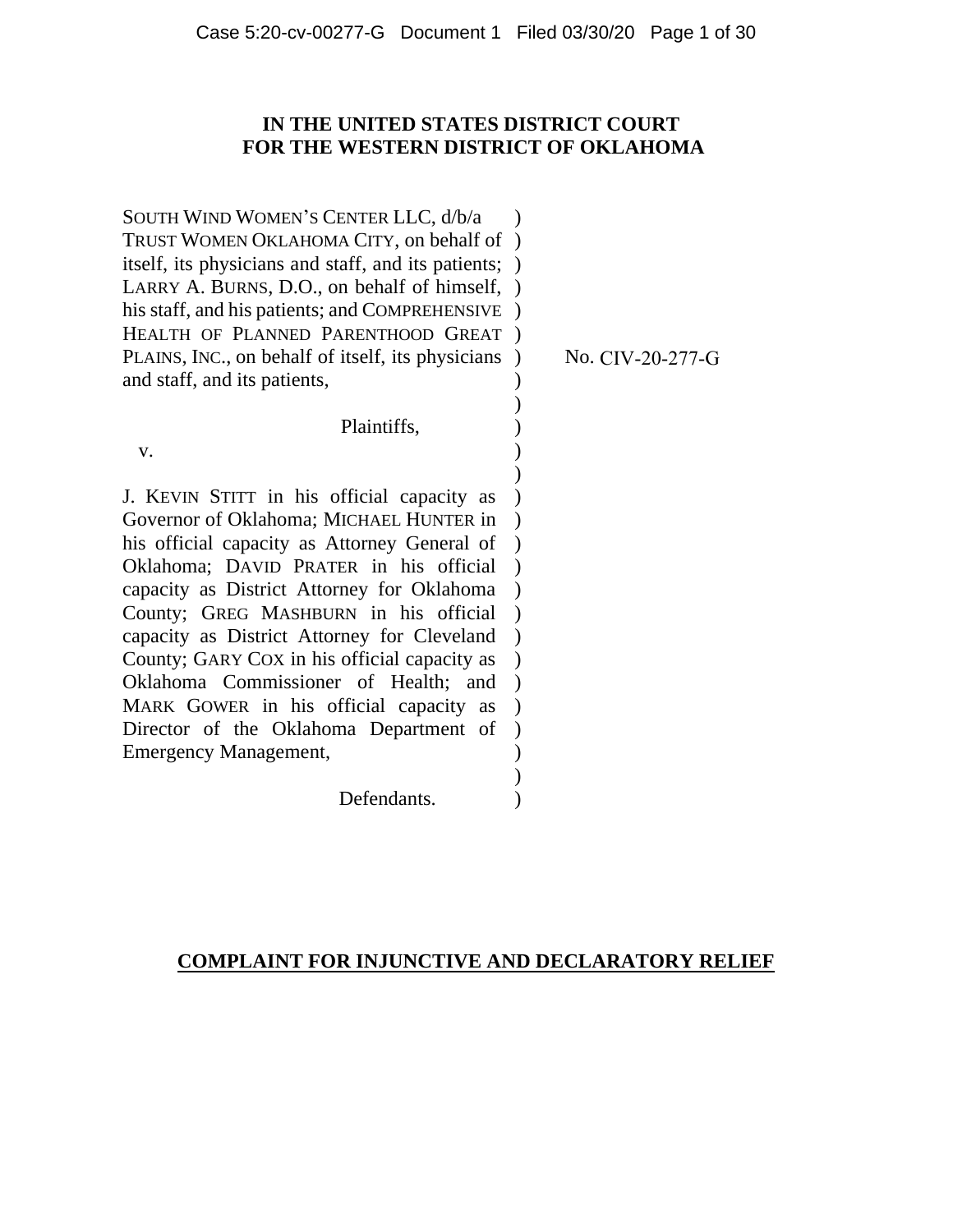### **INTRODUCTION**

1. This is a constitutional challenge under 42 U.S.C. § 1983 to Oklahoma Governor J. Kevin Stitt's March 24, 2020, Fourth Amended Executive Order 2020-07 (the "Executive Order"), as applied to abortion. As expanded by the Governor on March 27, 2020 (the "March 27 Statement"), the Executive Order has the effect of banning nearly all pre-viability abortions in violation of Oklahomans' constitutional rights. *See Roe v. Wade*, 410 U.S. 113 (1973); *see also Planned Parenthood of Se. Pa. v. Casey*, 505 U.S. 833, 846, 871 (1992) (recognizing the "central principle" of *Roe* is that "[b]efore viability, the State's interests are not strong enough to support a prohibition on abortion"). The Executive Order is attached as Exhibit 1. The March 27 Statement is attached as Exhibit 2.

2. Citing the evolving COVID-19 pandemic, the Executive Order requires Oklahomans and medical providers in this state to postpone "all elective surgeries" and "minor medical procedures" until at least April 7, 2020. The Executive Order on its face does not apply to abortion services, but in the March 27 Statement, Governor Stitt publicly declared that abortions in Oklahoma are banned, with only rare exceptions. Abortion services in Oklahoma have ground to a halt.

3. Abortion is an essential component of comprehensive healthcare and is timesensitive care. Just two weeks ago, in response to the COVID-19 pandemic, the American College of Obstetricians and Gynecologists ("ACOG") and other leading medical and health organizations made clear that abortion care cannot be delayed without risking the health and safety of patients. In recognition of this fact, a number of states (including California, Michigan, Montana, and New Mexico) have explicitly exempted pregnancy-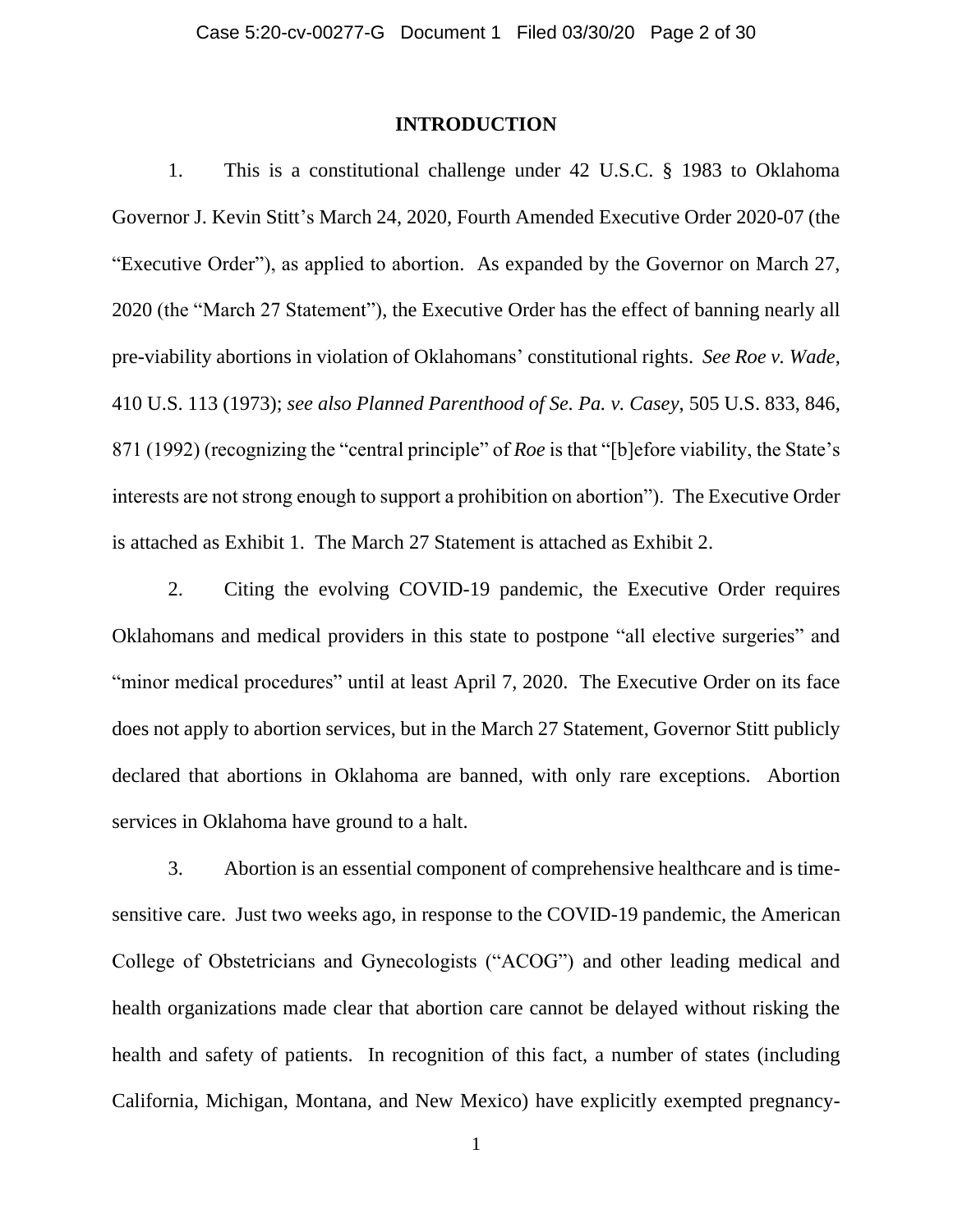#### Case 5:20-cv-00277-G Document 1 Filed 03/30/20 Page 3 of 30

related care from health department guidelines and executive orders responding to COVID-19, including several (such as Illinois, Massachusetts, and New Jersey) that have explicitly exempted termination of pregnancies.

4. Plaintiffs are Oklahoma abortion providers who have been forced to turn away patients in need of time-sensitive abortion care. Like other healthcare providers, Plaintiffs understand that they have an important role to play in the COVID-19 pandemic, and each hastaken steps to safeguard against the spread of the virus and to preserve medical resources. But the use of the Executive Order to effectively ban previability abortion in Oklahoma is a blatant effort to exploit this public health crisis to advance an unconstitutional anti-abortion agenda. Indeed, forcing patients to continue pregnancies or travel to other states to access abortion care will *undermine* the public health goals of the Executive Order by increasing demands on hospitals and the risks that Oklahomans may be exposed to the virus.

5. Without injunctive relief, Plaintiffs will be forced to continue turning away patients, resulting in immediate and irreparable harm for which no adequate remedy at law exists. Patients delayed in accessing abortion will suffer increased risks to their health, wellbeing, and economic security. Patients who are unable to access abortion at all will be forced to carry pregnancies to term, imposing far greater strains on an already-taxed healthcare system. Countless Oklahomans' fundamental constitutional right to abortion access prior to viability will have been violated.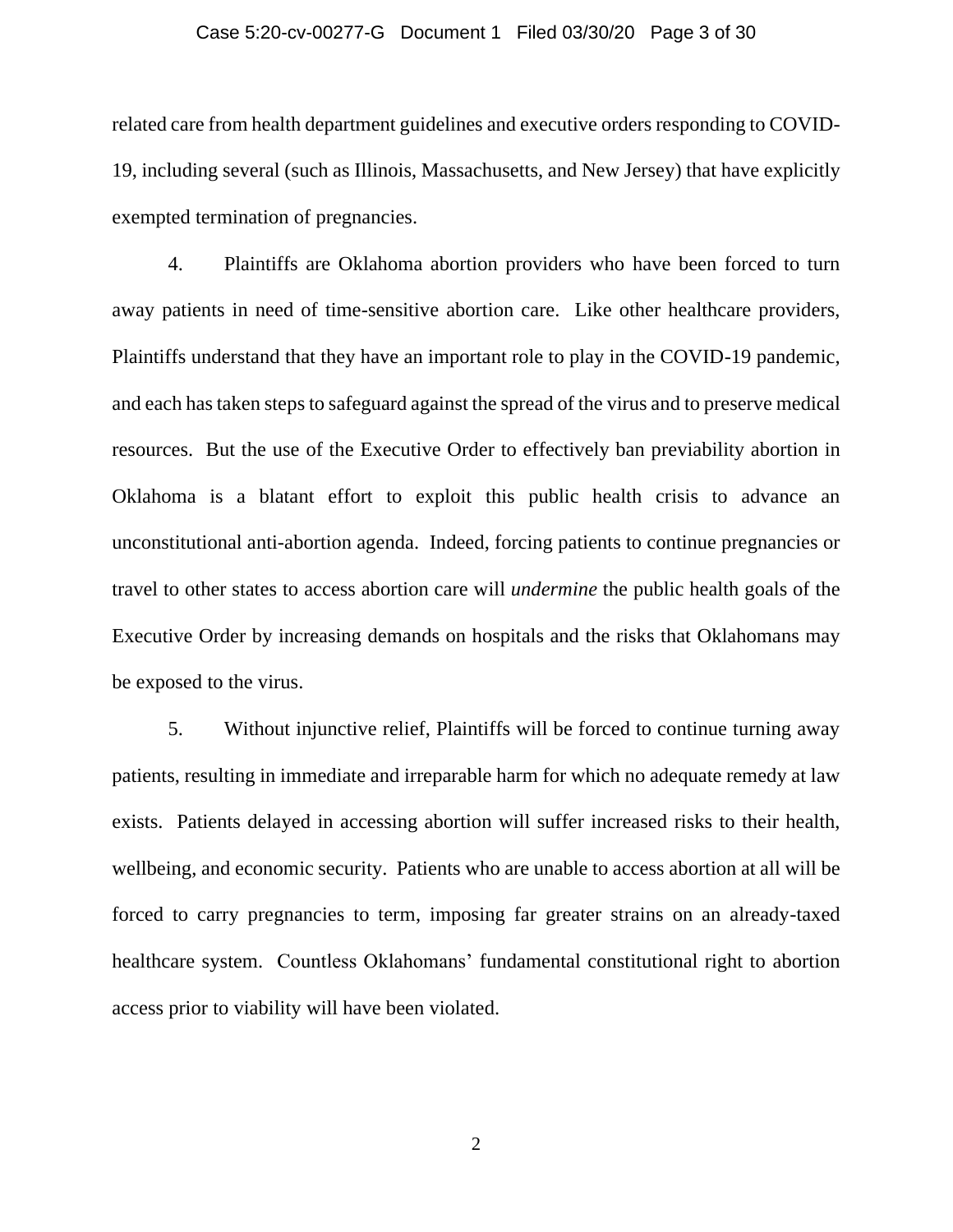# **JURISDICTION AND VENUE**

6. This Court has jurisdiction over this action under 28 U.S.C. §§ 1331 and 1343.

7. Plaintiffs' claims for declaratory and injunctive relief are authorized by 28 U.S.C. §§ 2201 and 2202, Rules 57 and 65 of the Federal Rules of Civil Procedure, and the general legal and equitable powers of this Court.

8. Venue is appropriate under 28 U.S.C § 1391(b) because one or more of the Defendants resides in this judicial district and because a substantial part of the events or omissions giving rise to Plaintiffs' claims occurred in this judicial district.

# **PLAINTIFFS**

9. Plaintiff South Wind Women's Center LLC, d/b/a Trust Women Oklahoma City ("Trust Women") is a healthcare facility in Oklahoma City, Oklahoma that provides high-quality reproductive healthcare, including abortion care, well-woman exams, and contraceptive services. Trust Women is an abortion facility licensed by the Oklahoma State Department of Health and a member of the National Abortion Federation. Trust Women sues on behalf of itself, its physicians and staff, and its patients.

10. Plaintiff Larry A. Burns, D.O., is a physician licensed to practice medicine in Oklahoma since 1973. Dr. Burns operates a clinic in Norman, Oklahoma that provides first-trimester abortions and is licensed as an abortion facility by the Oklahoma State Department of Health. Dr. Burns sues on behalf of himself, his staff, and his patients.

11. Plaintiff Comprehensive Health of Planned Parenthood Great Plains, Inc. ("CHPPGP"), is a not for profit corporation organized under the laws of Kansas and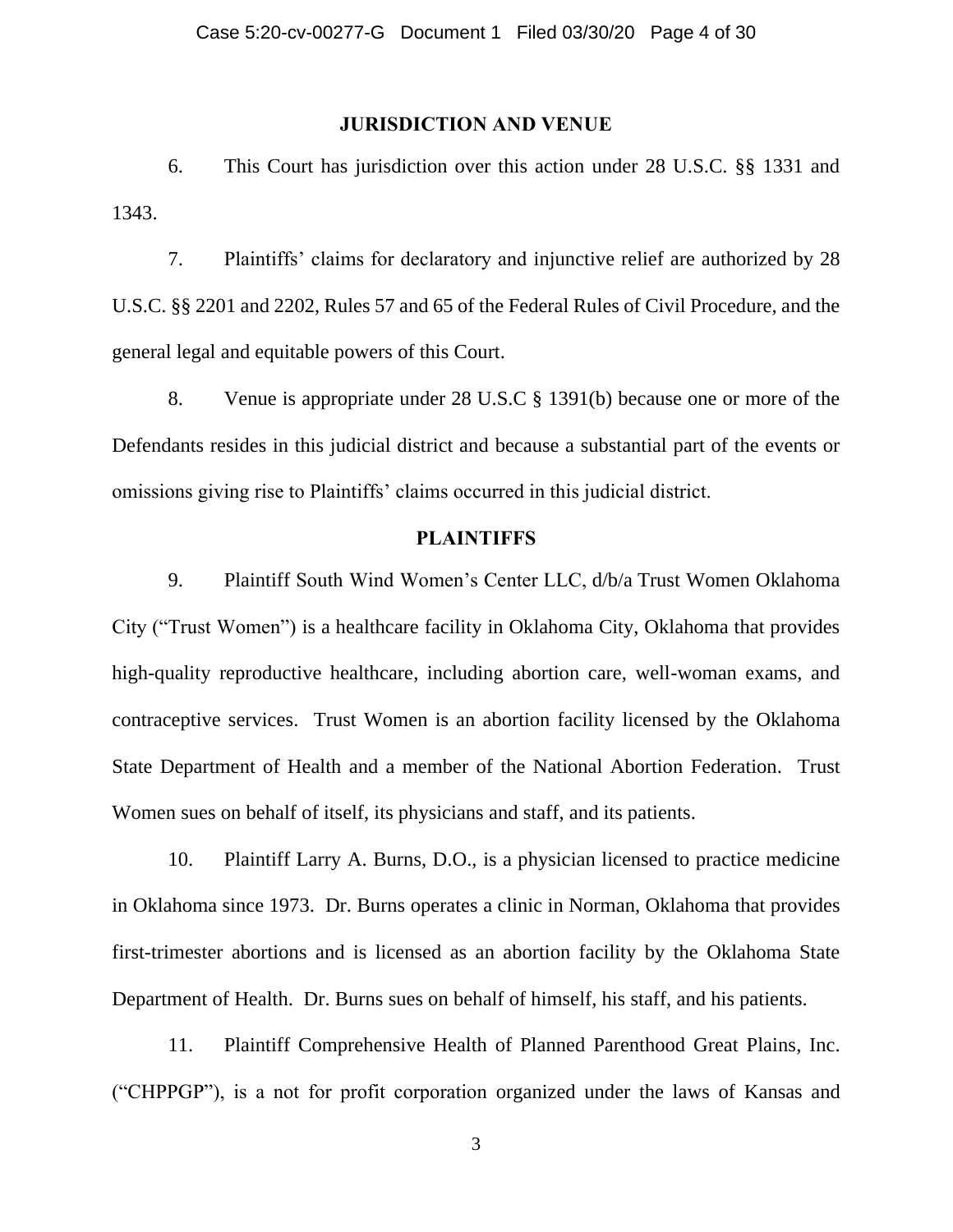registered to do business in Oklahoma. CHPPGP operates a health center in Oklahoma City and provides comprehensive reproductive health care, including both medication and procedural abortion. CHPPGP's Oklahoma City health center is licensed as an abortion facility by the Oklahoma State Department of Health. CHPPGP sues on behalf of itself, its physicians and staff, and its patients.

### **DEFENDANTS**

12. Defendant J. Kevin Stitt is the Governor of Oklahoma and the author of the Executive Order, which he issued pursuant to Section 2 of Article VI of the Oklahoma Constitution and the Oklahoma Emergency Management Act of 2003, Okla. Stat. Ann. tit. 63 § 683.8. Pursuant to the Oklahoma Emergency Management Act, the Governor has general direction and control of the Oklahoma Department of Emergency Management (OEM). He is sued in his official capacity.

13. Defendant Michael Hunter is the Attorney General of Oklahoma. The Attorney General is the "chief law officer of the state," Okla. Stat. Ann. tit. 74 § 18, whose duties include "appear[ing] in any action in which the interests of the state or the people of the state are at issue . . . ." Okla. Stat. Ann. tit. 74  $\S$  18b(A)(3). He is sued in his official capacity.

14. Defendant David Prater is the District Attorney for Oklahoma County. He is responsible for prosecuting all criminal matters occurring within Oklahoma County pursuant to Okla. Stat. Ann. tit. 19 § 215.4. He is sued in his official capacity.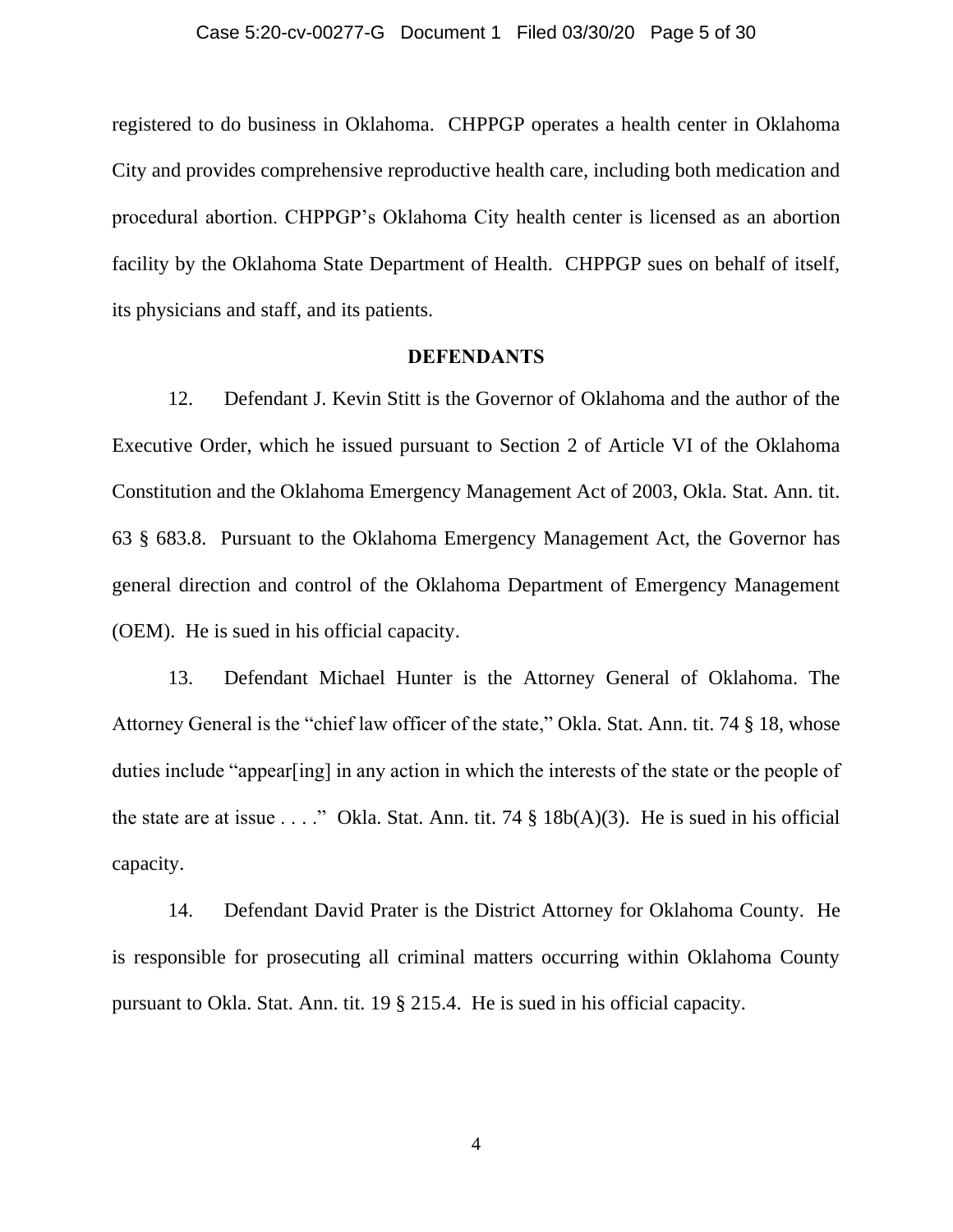#### Case 5:20-cv-00277-G Document 1 Filed 03/30/20 Page 6 of 30

15. Defendant Greg Mashburn is the District Attorney for Cleveland County. He is responsible for prosecuting all criminal matters occurring within Cleveland County pursuant to Okla. Stat. Ann. tit. 19 § 215.4. He is sued in his official capacity.

16. Defendant Gary Cox is the Oklahoma Commissioner of Health. He oversees the Oklahoma State Board of Health, which issues licenses to abortion facilities, and is authorized to suspend or revoke a license for any illegal act or any conduct he deems "to be detrimental to the welfare of [the facility's] patients." Okla. Admin. Code. § 310:600- 7-3. He is sued in his official capacity.

17. Defendant Mark Gower is the Director of the OEM. He is responsible for coordinating state agencies and departments to implement the Executive Order. OEM is authorized to refer violations of its orders to the Oklahoma Attorney General for civil enforcement. *See* Okla. Stat. Ann. tit. 63 § 683.23(A). He is sued in his official capacity.

### **FACTUAL ALLEGATIONS**

### **A. Abortion Generally**

18. Legal abortion is a vital, safe, and common form of healthcare. Nearly one in four women in the United States will obtain an abortion by age forty-five.

19. Pregnancy is commonly measured from the first day of the pregnant person's last menstrual period ("LMP"). A full-term pregnancy has a duration of approximately forty weeks LMP.

20. Up to eleven weeks LMP, patients wishing to terminate their pregnancies can choose either "medication abortion" (where a patient takes pills to end and expel the pregnancy) or "procedural abortion" (where a clinician uses gentle suction, sometimes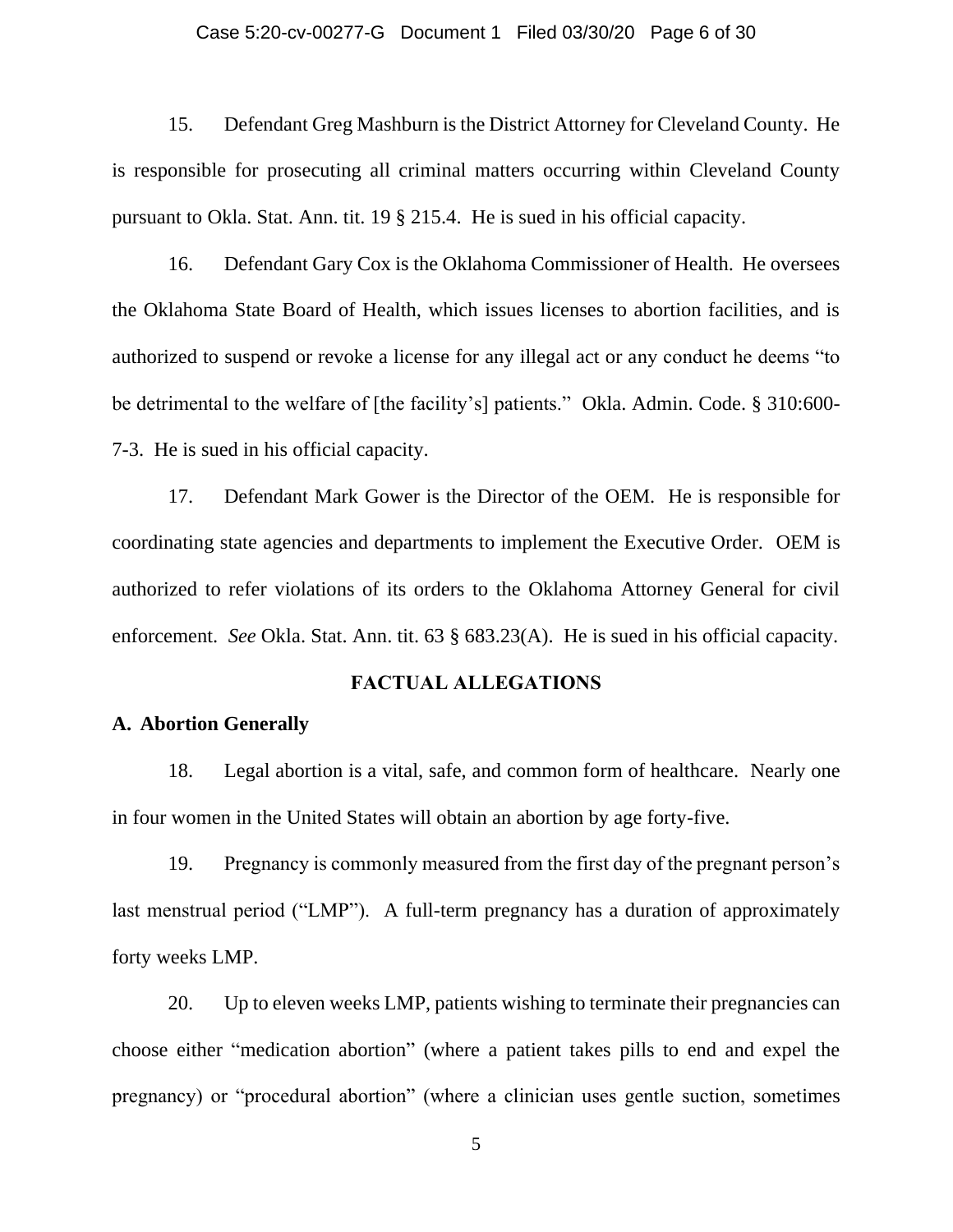#### Case 5:20-cv-00277-G Document 1 Filed 03/30/20 Page 7 of 30

along with instruments, to empty the patient's uterus). After eleven weeks LMP, only procedural abortion is available in Oklahoma.

21. Trust Women and Dr. Burns provide medication abortion up to ten weeks LMP, and CHPPGP provides medication abortion up to eleven weeks LMP. Each Plaintiff provides procedural abortions up to different gestational points in pregnancy, but all comply with Oklahoma's law forbidding abortion except in narrow circumstances at or after 22 weeks LMP.<sup>1</sup>

22. Medication abortion involves a combination of two prescription pills taken orally: mifepristone and misoprostol. Patients take the first medication, mifepristone, in the health center and then, typically 24 to 48 hours later, take the second medication, misoprostol, at a location of their choosing. Most often a medication abortion is completed at home, where patients will expel the pregnancy similar to a miscarriage.

23. Despite sometimes being referred to as "surgical abortion," procedural abortion is not what is commonly understood to be "surgery," as it involves no incisions and no need for general anesthesia. Procedural abortions are generally performed outpatient, not in a hospital.

24. Most often, in a procedural abortion, the clinician uses only gentle suction from a thin, flexible tube to empty the contents of a patient's uterus. Before inserting the

<sup>&</sup>lt;sup>1</sup> Okla. Stat. Ann. tit.  $63 \text{ } \frac{8}{9}$  1-745.5 prohibits abortion when "the probable" postfertilization age of the woman's unborn child is twenty (20) or more weeks." "'Postfertilization age' means the age of the unborn child as calculated from the fertilization of the human ovum;" *id*. § 1-745.2, which occurs approximately two weeks after the first day of a patient's last menstrual period. Thus, twenty weeks post-fertilization is twenty-two weeks LMP.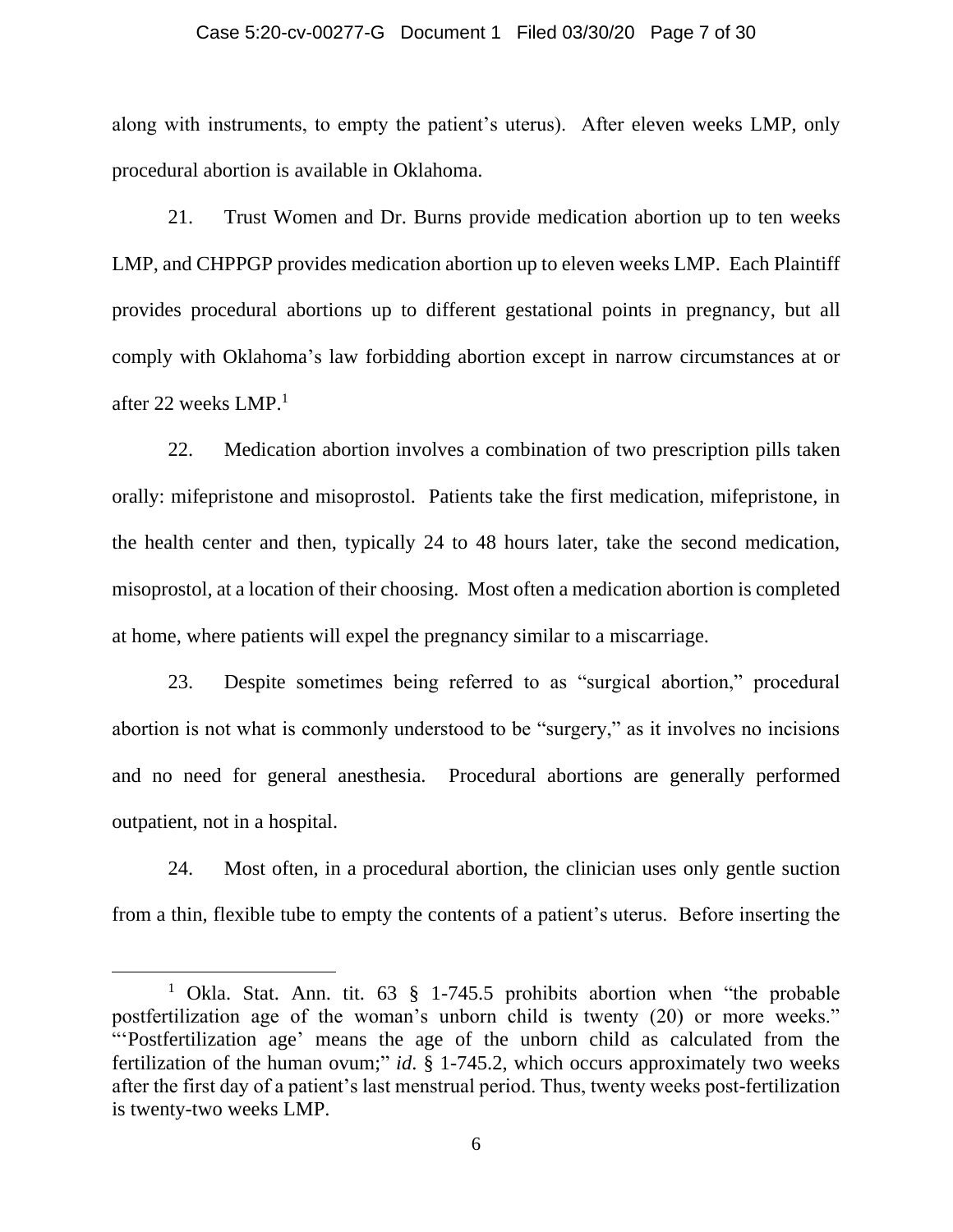#### Case 5:20-cv-00277-G Document 1 Filed 03/30/20 Page 8 of 30

tube through the patient's cervix and into the uterus, the clinician may dilate the cervix using medication and/or small, expandable rods. After approximately fourteen to fifteen weeks LMP, the clinician generally uses instruments to complete the procedure, a technique called dilation and evacuation ("D&E"). Further in the second trimester, the clinician may begin cervical dilation the day before a D&E, resulting in a two-day procedure.

25. Both medication abortion and procedural abortion are safe and effective methods of terminating a pregnancy. For some patients, however, one method is medically indicated over the other. For example, a patient may be taking a medication that is contraindicated for those used in medication abortion, or may have medical conditions that make procedural abortion a safer option.<sup>2</sup> According to data from the Oklahoma State Department of Health, between 2002 and 2018, more than 65% of abortions in this state were procedural abortions.<sup>3</sup>

26. Leading medical authorities, including the ACOG, the American Medical Association ("AMA"), the American Academy of Family Physicians, the American

<sup>2</sup> Nat'l Acads. of Scis. Eng'g & Med., *The Safety & Quality of Abortion Care in the United States* 8 (2018) ("Few women are medically ineligible for abortion. There are, however, specific contraindications to using mifepristone for a medication abortion or induction.").

<sup>3</sup> Okla. State Dep't of Health, *Abortion Surveillance in Oklahoma 2002-2018 Summary Report* 6, https://www.ok.gov/health2/documents/2018%20ITOP%20Report. pdf.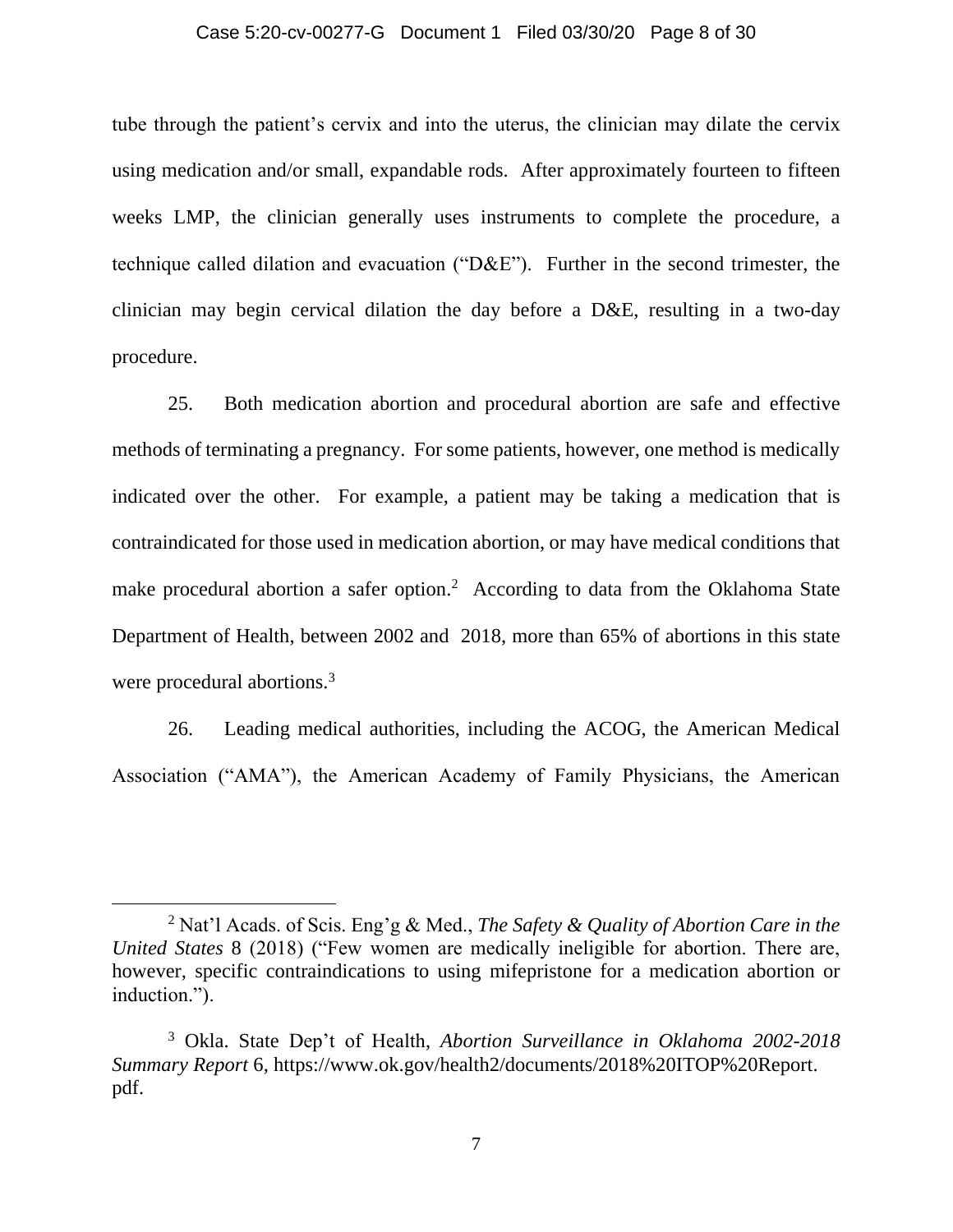#### Case 5:20-cv-00277-G Document 1 Filed 03/30/20 Page 9 of 30

Academy of Pediatrics, and the American Osteopathic Association have all concluded that legal abortion is one of the safest medical procedures in the United States.<sup>4</sup>

27. In a recent comprehensive report on the safety and quality of abortion care, the National Academies of Sciences, Engineering, and Medicine—nongovernmental entities established by Congress and by charter to provide independent, objective analysis of the nation's complex scientific problems and public policies—concluded that medication and procedural abortions "rarely result in complications" and do so at rates of "no more than a fraction of a percent."<sup>5</sup>

28. In one of the most comprehensive peer-reviewed studies to date, researchers found that the rate of major complications from abortion by any method is extremely rare: less than one-quarter of one percent (0.23%) of cases.<sup>6</sup> More specifically, major complications arise in just 0.31% of medication abortion cases (making medication abortion safer than aspirin, Tylenol, and Viagra); 0.16% of first-trimester procedural abortion cases; and 0.41% of second-trimester procedural abortion cases.<sup>7</sup> Abortion-

7 *Id.* at 178–79.

<sup>4</sup> Brief for ACOG et al. Amici Curiae Supporting Petitioners on Petition for Writ of Certiorari 6, *Whole Woman's Health v. Cole*, No. 15-274 (Oct. 5, 2015) *cert granted*, 136 S. Ct. 499 (2015), *argued sub nom. Whole Woman's Health v. Hellerstedt*, 136 S. Ct. 2292 (2016).

<sup>5</sup> *Id.* at 55, 60.

<sup>6</sup> Ushma D. Upadhyay et al., *Incidence of Emergency Department Visits and Complications After Abortion*, 125 Obstetrics & Gynecology 175, 181 (2015).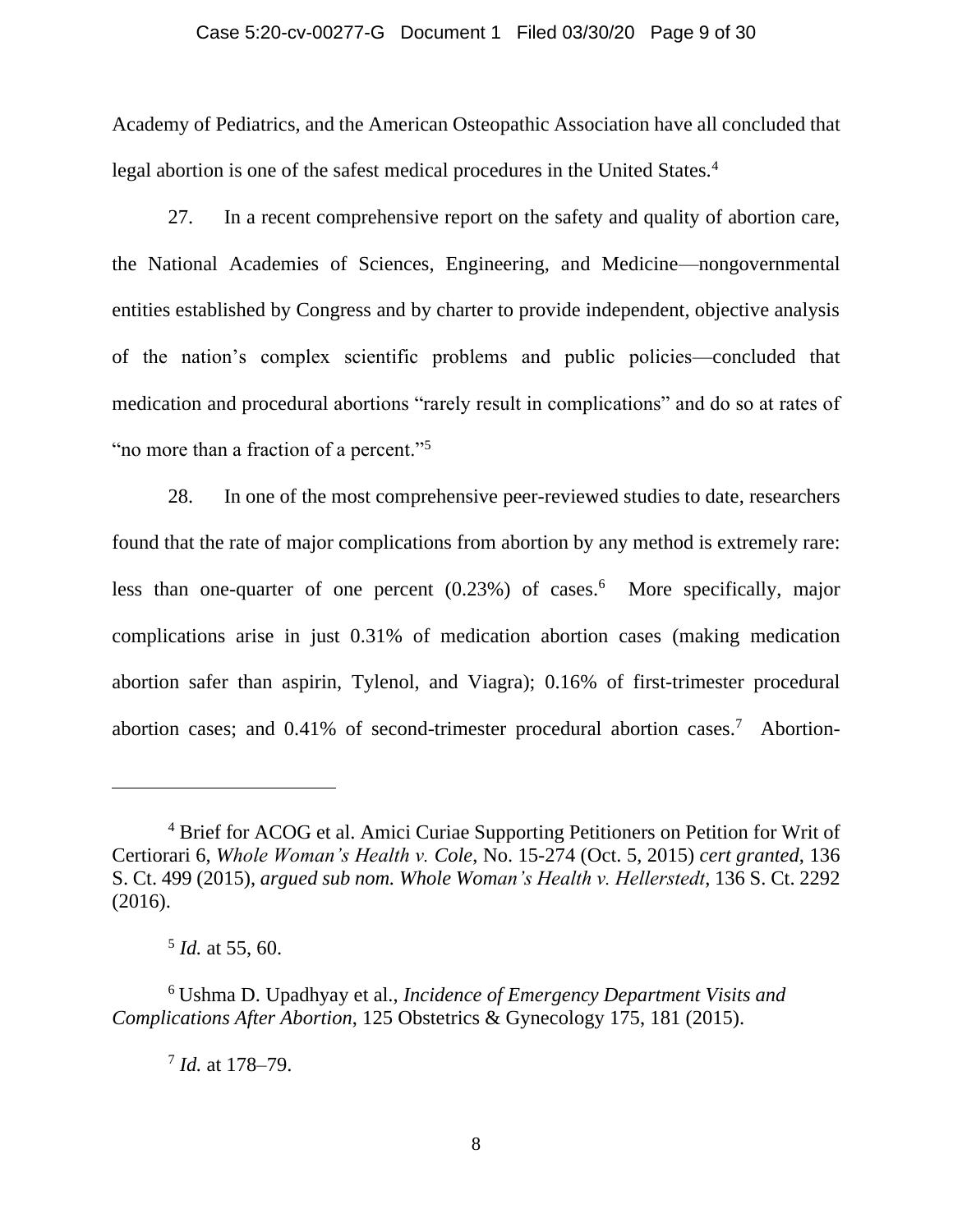#### Case 5:20-cv-00277-G Document 1 Filed 03/30/20 Page 10 of 30

related emergency room visits constitute just 0.01% of all emergency room visits in the United States.<sup>8</sup>

29. Abortion is far safer than the only alternative, which is carrying a pregnancy to term. The risk of death associated with childbirth is approximately fourteen times higher than that associated with abortion,<sup>9</sup> and complications such as hemorrhage are far more likely to occur with childbirth than following an abortion. In fact, even with an uncomplicated pregnancy in an otherwise healthy individual, carrying a pregnancy to term and giving birth pose serious medical risks and can have long-term medical and physical consequences. These risks are even higher for patients with pre-existing medical conditions, medical conditions caused or exacerbated by pregnancy, or who receive a diagnosis of severe or lethal fetal anomaly.

30. There is no "typical" abortion patient. People decide to end a pregnancy for a variety of reasons, including familial, medical, financial, and personal reasons. Some people end a pregnancy because they conclude it is not the right time in their lives to have a child; some do so because they already have one or more children and decide they cannot add to their families; some do so to preserve their life, health, or safety; some do so because

<sup>8</sup> Ushma D. Upadhyay et al., *Abortion-Related Emergency Room Visits in the United States: An Analysis of a National Emergency Room Sample*, 16 BMC Med. (2018).

<sup>9</sup> Elizabeth G. Raymond & Raymond A. Grimes, *The Comparative Safety of Legal Induced Abortion and Childbirth in the United States*, 119 Obstetrics & Gynecology 216 (2012), http://unmfamilyplanning.pbworks.com/w/file/fetch/119312553/Raymond%20 et%20al-Comparative%20Safety.pdf.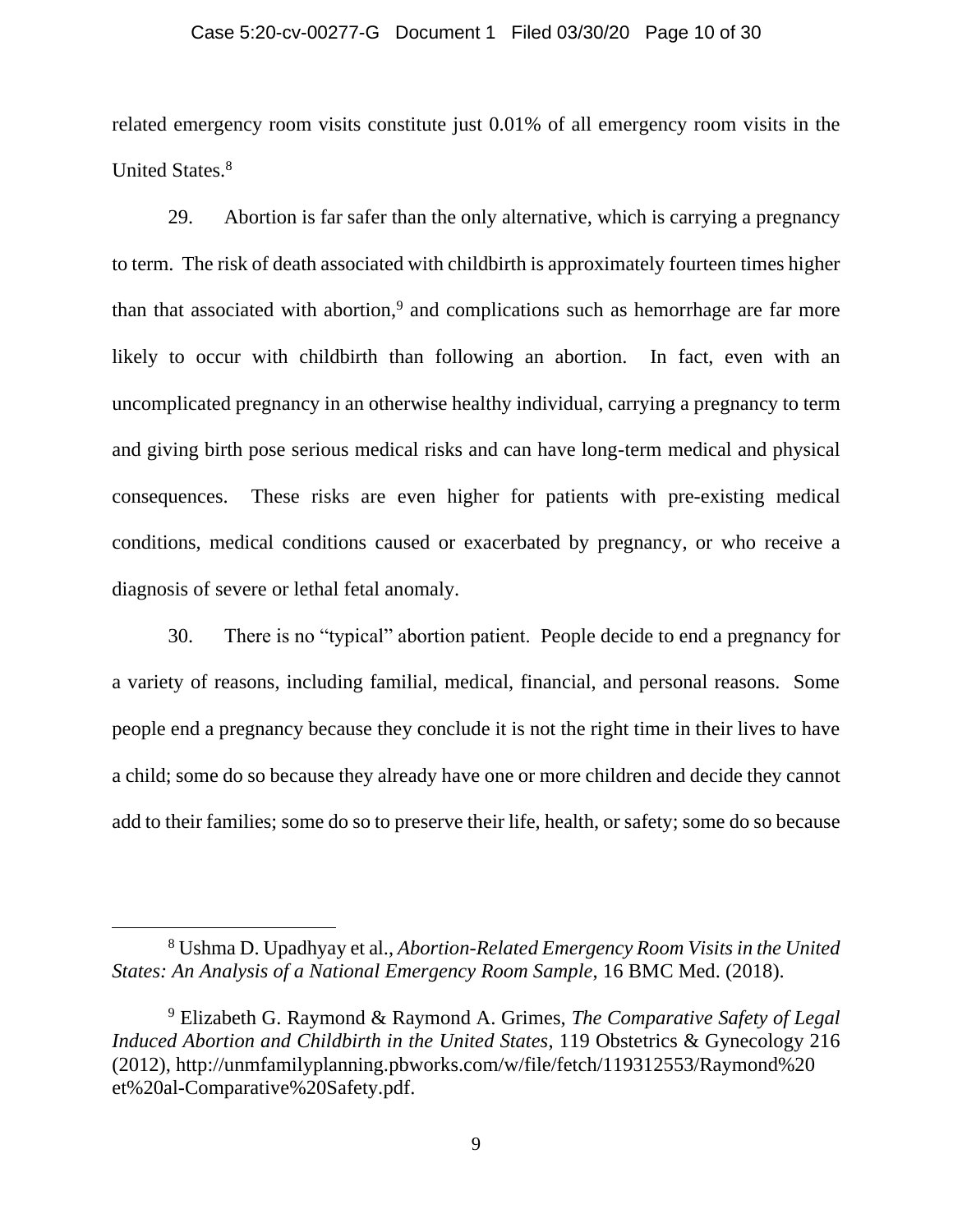#### Case 5:20-cv-00277-G Document 1 Filed 03/30/20 Page 11 of 30

a fetal anomaly is diagnosed; some do so because they have become pregnant as a result of rape or incest; and some do so because they choose not to have biological children.

31. Access to abortion in Oklahoma is severely limited. In fact, there are only four licensed abortion facilities in Oklahoma to care for the approximately 4,500 patients who seek abortions in Oklahoma each year.<sup>10</sup> Together, Plaintiffs operate three of those facilities. Upon information and belief, the fourth is not currently accepting appointments for abortion patients.

32. Abortion access in Oklahoma is further constrained by state-imposed restrictions on abortion, which are some of the harshest in the country. For example, Oklahomans cannot obtain abortion care at public hospitals except in cases of rape, incest, or a life-threatening situation. *See* Okla. Stat. Ann. tit. 63 § 1-741.1(A). Outpatient abortion facilities are scarce because they are subject to onerous regulations and licensing requirements that do not apply to other healthcare providers. *See* Okla. Admin. Code §§ 310:600. Patients seeking abortion care are subject to a mandatory 72-hour waiting period. Okla. Stat. Ann. tit. 63 § 1-738.2(B). And telemedicine, which is used safely in other states to provide medication abortions, cannot lawfully be used in Oklahoma to provide abortion care. *See* Okla. Stat. Ann. tit. 63 § 1-729.1.

 $10$  According to the latest Oklahoma State Department of Health data, over 4,500 abortions took place in the state in 2018. Okla. State Dep't of Health, *Abortion Surveillance in Oklahoma 2002–2018 Summary Report* 9, https://www.ok.gov/health2/ documents/2018%20ITOP%20Report.pdf.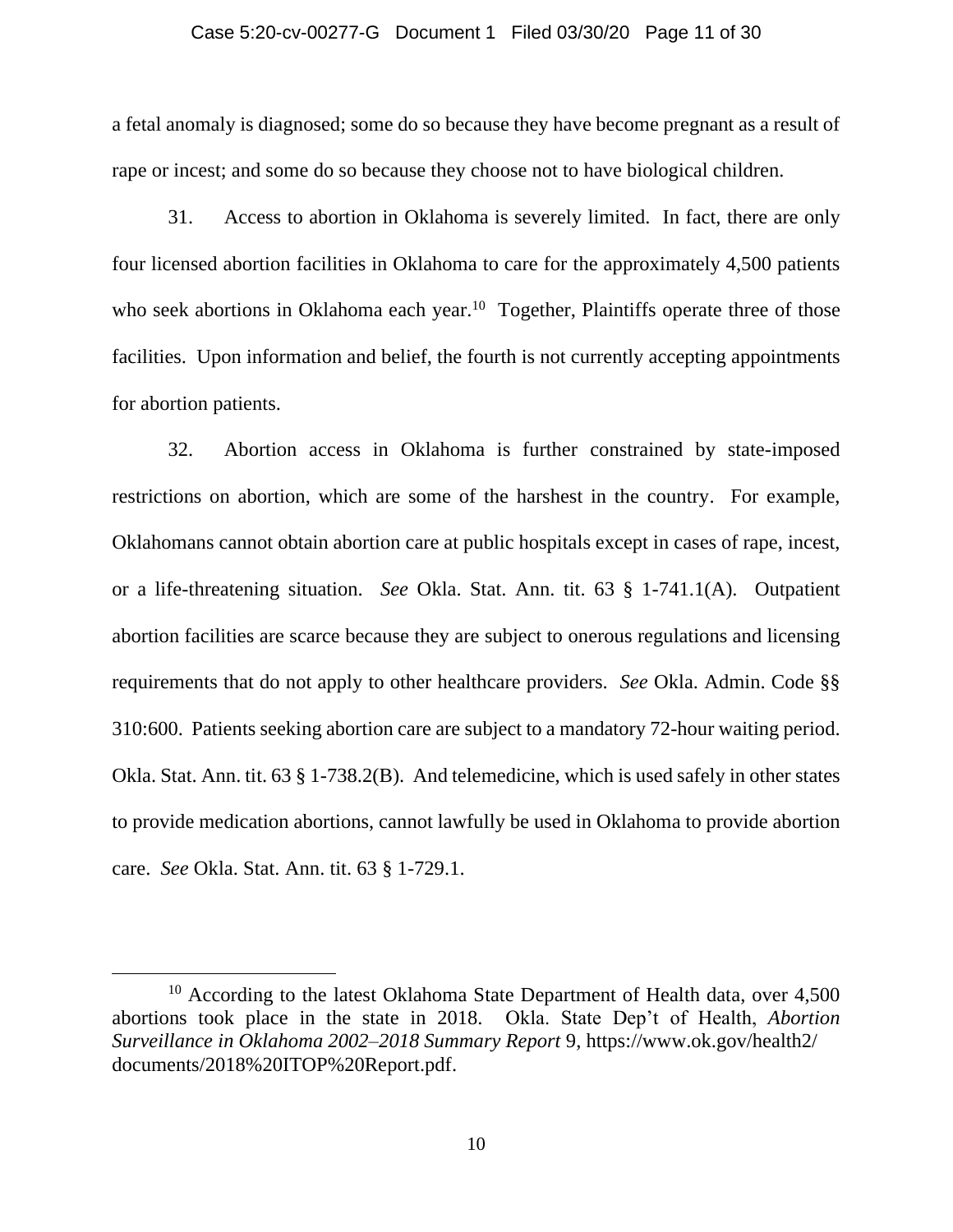# **B. The COVID-19 Pandemic**

33. Since first identified in December  $2019$ ,<sup>11</sup> COVID-19 has grown to a worldwide pandemic. The disease has spread to almost 200 countries, infecting hundreds of thousands of people and killing more than 33,000. <sup>12</sup> In the United States, the virus has reached every state, including nearly 430 confirmed cases and 16 deaths in Oklahoma as of the time of filing.<sup>13</sup> Federal and state officials and medical professionals expect a surge of infections that may last for a year or eighteen months<sup>14</sup> and test the limits of the healthcare system.<sup>15</sup>

34. On March 13, 2020, the White House issued a proclamation declaring that the COVID-19 outbreak in the United States constitutes a national emergency. On March

<sup>12</sup> Johns Hopkins Univ. of Med., *Coronavirus COVID-19 Global Cases by the Centers for Systems Science and Engineering (CSSE) at John Hopkins University (JHU)*  (last visited Mar. 29, 2020), https://coronavirus.jhu.edu/map.html.

<sup>13</sup> Okla. State Dep't of Health, *Current Situation, COVID-19 Oklahoma Test Results* (last updated Mar. 29, 2020 7:00 A.M.), https://coronavirus.health.ok.gov/.

<sup>14</sup> Denise Grady, *Not His First Epidemic: Dr. Anthony Fauci Sticks to the Facts*, N.Y. Times (Mar. 8, 2020), https://www.nytimes.com/2020/03/08/health/faucicoronavirus.html.

<sup>15</sup> Ctrs. for Disease Control & Prevention, *Interim Guidance for Healthcare Facilities: Preparing for Community Transmission of COVID-19 in the United States*, (last updated Feb. 29, 2020), https://www.cdc.gov/coronavirus/2019-ncov/healthcarefacilities/guidance-hcf.html; Chris Casteel, *Coronavirus in Oklahoma; As hospitals tend to hundreds of patients, state officials plan for more,* The Oklahoma (updated Mar. 29, 2020), https://oklahoman.com/article/5658865/as-oklahoma-hospitals-tend-to-hundreds-ofpatients-state-officials-plan-for-more.

<sup>11</sup> Derrick Bryson Taylor, *A Timeline of the Coronavirus Pandemic*, N.Y. Times (updated Mar. 24, 2020), https://www.nytimes.com/article/coronavirus-timeline.html.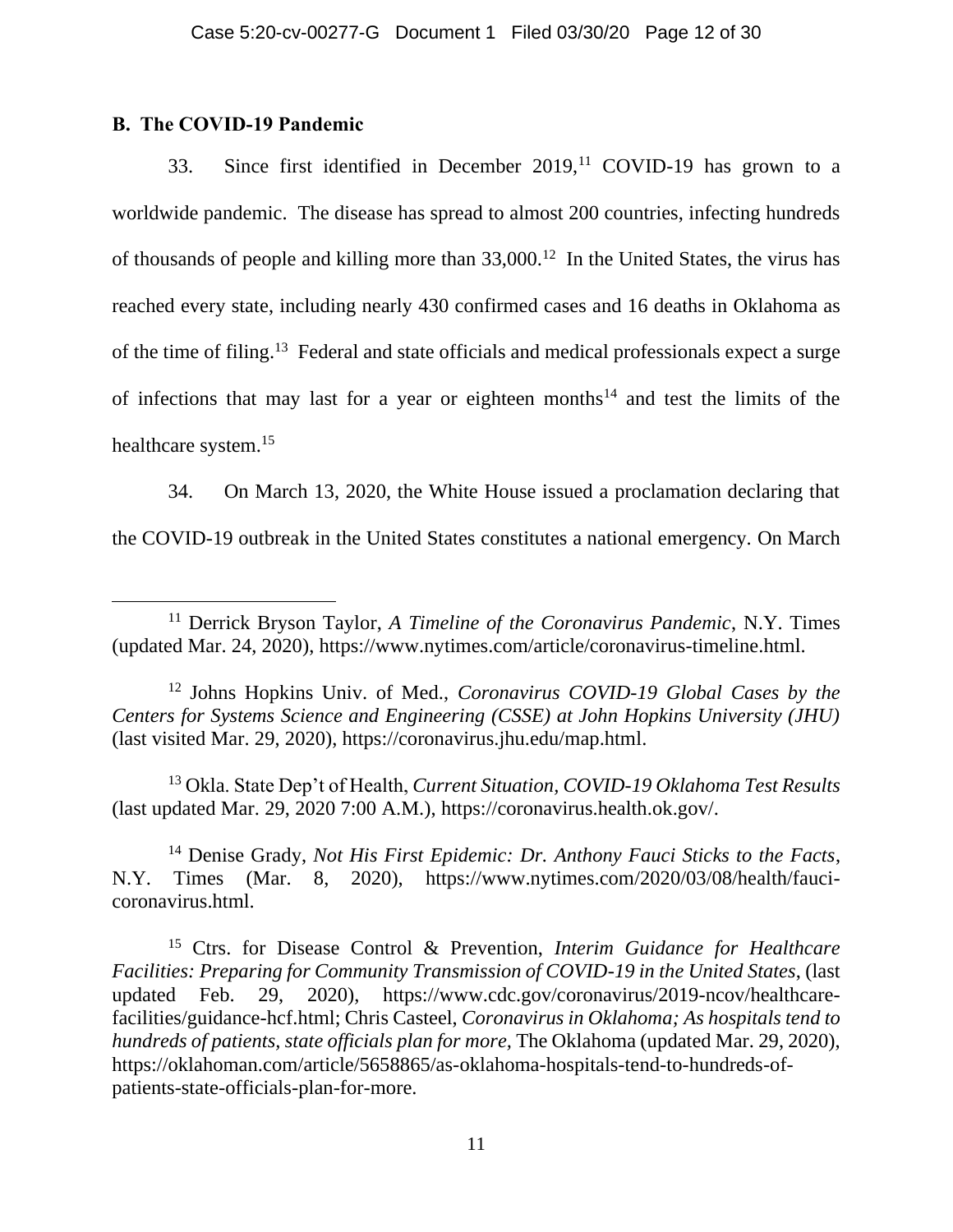#### Case 5:20-cv-00277-G Document 1 Filed 03/30/20 Page 13 of 30

16, 2020, the federal government instituted measures to control the spread of the virus through March 30, 2020. Just yesterday, the federal government extended those measures at least through April 30, 2020.<sup>16</sup>

35. On March 15, 2020, Governor Stitt declared a state of emergency "caused by the impending threat of COVID-19" in all 77 counties in Oklahoma.<sup>17</sup>

36. Abortion was essential healthcare before COVID-19, and the pandemic has only increased patients' needs for abortion care and made timely access more important.

37. Pregnancy is considered a significant risk factor in the event of COVID-19 infection. Leading health authorities have warned that "pregnant women are known to be at greater risk of severe morbidity and mortality from other respiratory infections such as influenza and SARS-CoV. As such, pregnant women should be considered an at-risk population for COVID-19."<sup>18</sup> Moreover, while the effect of COVID-19 on pregnancy outcomes is not completely understood, the CDC has cautioned that "[p]regnancy loss,

<sup>16</sup> Sanya Mansoor, *President Trump Extends Federal Social Distancing Guidelines Until End of April*, Time (Mar. 29, 2020), https://time.com/5812313/trump-extendingsocial-distancing-guidelines-coronavirus/.

<sup>&</sup>lt;sup>17</sup> Office of the Gov. J. Kevin Stitt, Executive Order 2020-07 (Mar. 15, 2020), https://www.sos.ok.gov/documents/executive/1913.pdf.

<sup>18</sup> ACOG, *Practice Advisory - Novel Coronavirus 2019 (COVID-19)* (last updated Mar. 13, 2020), https://www.acog.org/clinical/clinical-guidance/practiceadvisory/articles/2020/03/novel-coronavirus-2019; *see also* Ctrs. for Disease Control & Prevention, *Information for Healthcare Providers: COVID-19 and Pregnant Women* (last updated Mar. 16, 2020), https://www.cdc.gov/coronavirus/2019-ncov/hcp/pregnantwomen-faq.html*.*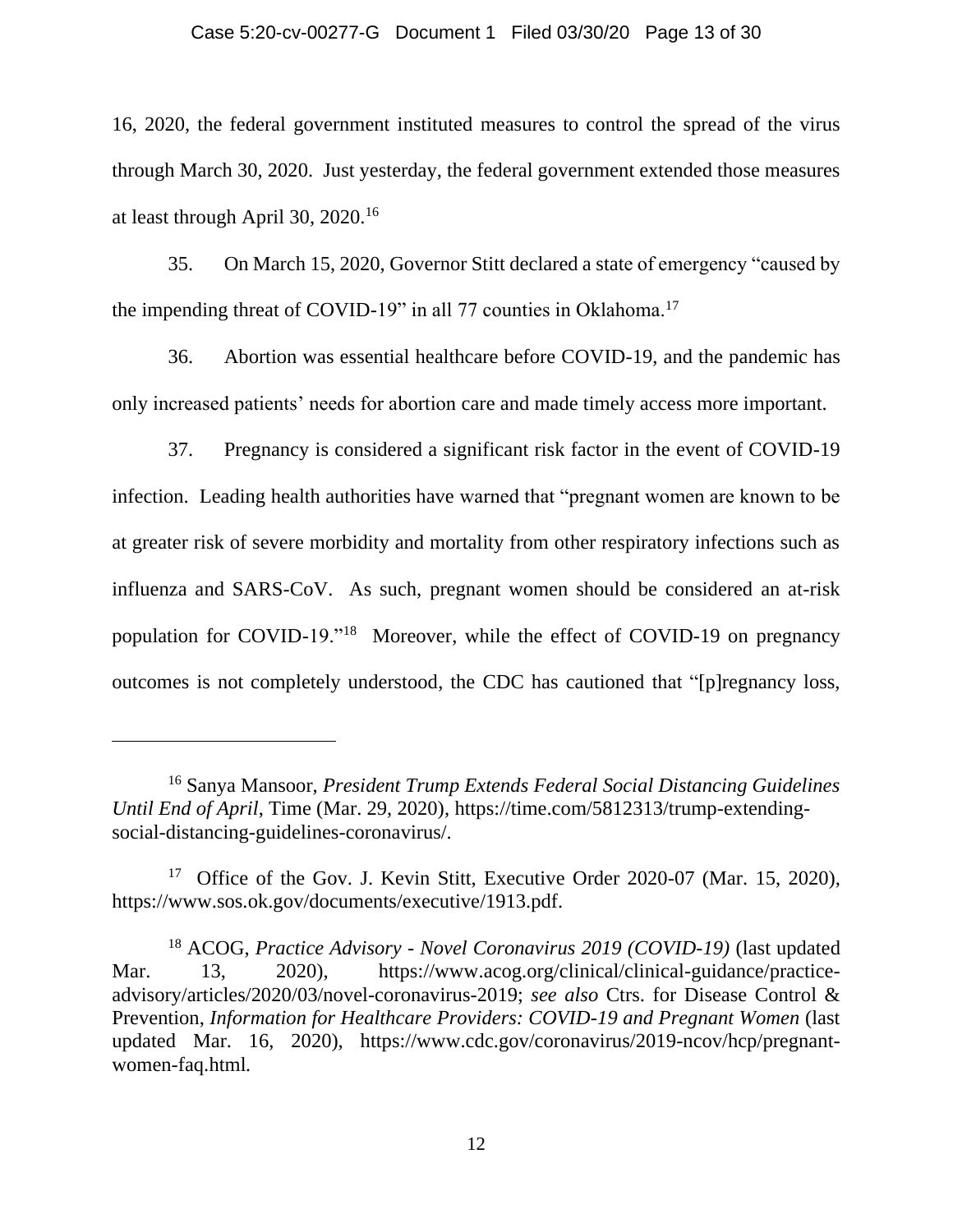### Case 5:20-cv-00277-G Document 1 Filed 03/30/20 Page 14 of 30

including miscarriage and stillbirth, has been observed in cases of infection with other related coronaviruses . . . during pregnancy. High fevers during the first trimester of pregnancy can increase the risk of certain birth defects."<sup>19</sup> Additional concerns have been raised that the virus may be capable of transmission to a fetus.<sup>20</sup>

38. In addition to the medical concerns, the economic hardships of pregnancy and childrearing have increased for many families. The pandemic has caused layoffs and other work disruptions.<sup>21</sup> Unemployment claims are skyrocketing.<sup>22</sup> People who receive health insurance through their employers are being laid off and left without insurance coverage for their families.<sup>23</sup>

<sup>20</sup> Apoorva Mandavilli, *Shielding the Fetus From the Coronavirus*, N. Y. Times (Mar. 27, 2020), https://www.nytimes.com/2020/03/27/health/shielding-the-fetus-fromthe-coronavirus.html.

<sup>21</sup> Christopher Rugaber, *U.S. jobless claims soar to 3.3 million, quadruple prior record as COVID-19 pandemic hits hard*, Tulsa World (Mar. 26, 2020), https://www.tulsaworld.com/news/national/u-s-jobless-claims-soar-to-million-quadrupleprior-record/article\_b7ae0cf2-e245-5635-80fc-17021e9787ce.html (noting that the surge in weekly unemployment claims reflects the pace of layoffs).

<sup>22</sup> Jack Money, *Coronavirus in Oklahoma: Last week's record high for unemployment claims already eclipsed through three days this week*, The Oklahoman (Mar. 27, 2020) https://oklahoman.com/article/5658670/coronavirus-in-oklahoma-initialclaims-for-unemployment-set-state-and-national-records.

<sup>19</sup> Ctrs. for Disease Control & Prevention, *Information for Healthcare Providers: COVID-19 and Pregnant Women*, *supra* note 18; *see also* Nina Martin, *What Coronavirus Means for Pregnancy, and Other Things New and Expecting Mothers Should Know*, ProPublica (Mar. 19, 2020), https://www.propublica.org/article/coronavirus-andpregnancy-expecting-mothers-q-and-a (quoting statement that there "may be a higher risk of miscarriage and premature delivery" by an OB-GYN on the CDC's COVID-19 emergency response team).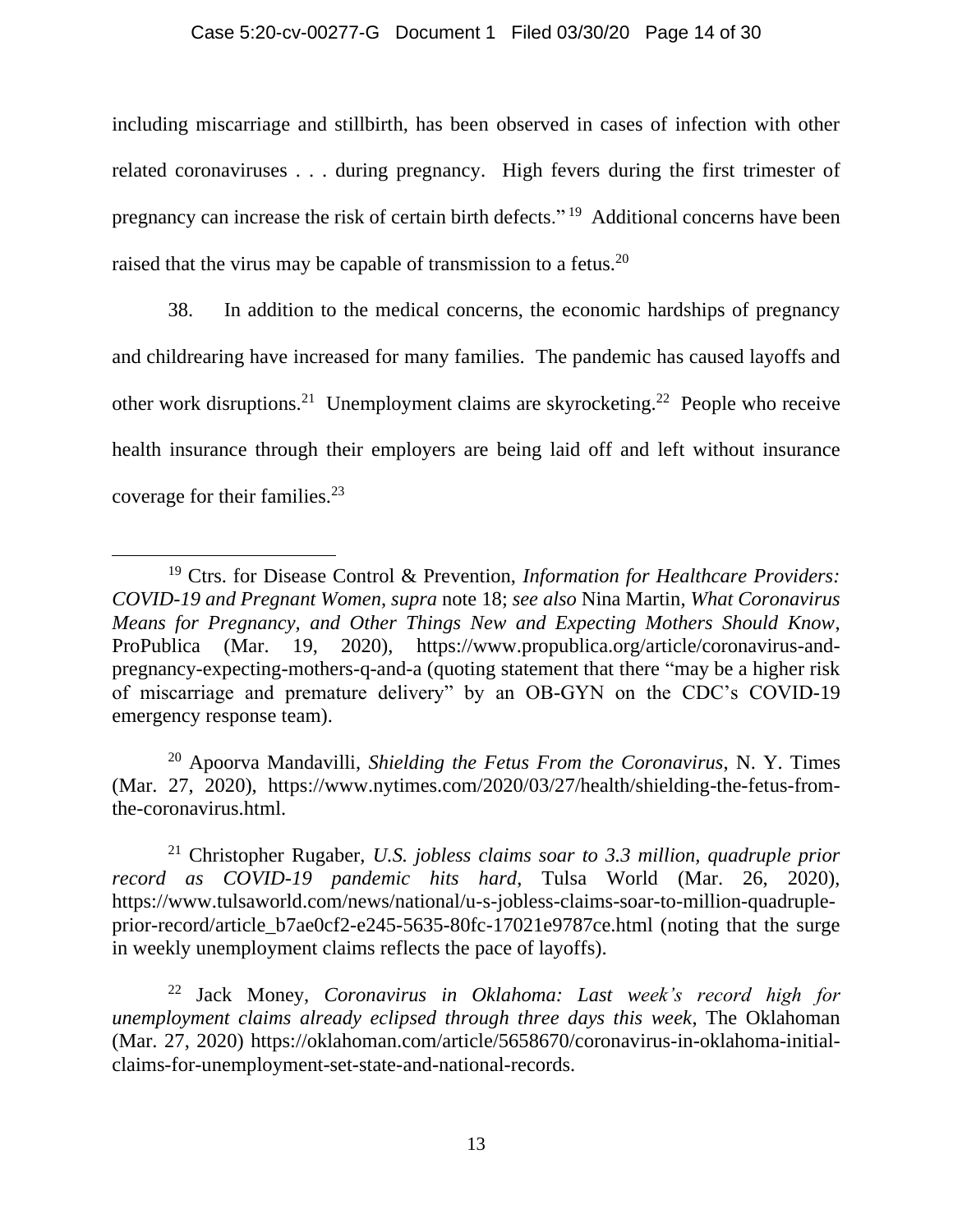#### Case 5:20-cv-00277-G Document 1 Filed 03/30/20 Page 15 of 30

39. Yet the COVID-19 pandemic has made it even more difficult for people to access abortion care. In Oklahoma, where access to abortion care was already difficult, patients must now navigate the legal and practical barriers to abortion care against the backdrop of job insecurity and minimal public transit availability due to mandatory socialdistancing and shelter-in-place orders. In addition, because most people who seek abortion already have one or more children, $^{24}$  many face extra burdens of childcare now that the COVID-19 pandemic has shuttered schools throughout Oklahoma.<sup>25</sup>

40. Plaintiffs are committed to ensuring that patients have access to essential and time-sensitive abortion care during the COVID-19 pandemic. Plaintiffs also understand that, like other healthcare providers, they have an important role to play in minimizing the spread of the virus and preserving needed medical resources. To that end, Plaintiffs have instituted procedures to reduce the risk of infection to patients and staff and conserve medical supplies, including PPE.

<sup>23</sup> Dylan Scott, *How do 3 million newly unemployed people get health care? The uninsured rate is spiking in the middle of the pandemic*, Vox (Mar. 27, 2020), https://www.vox.com/policy-and-politics/2020/3/27/21197279/coronavirus-usunemployment-health-insurance.

<sup>24</sup> Jenna Jerman, Rachel K. Jones & Tsuyoshi Onda, *Characteristics of U.S. Abortion Patients in 2014 and Changes Since 2008* at 7, Guttmacher Institute (May 2016), https://www.guttmacher.org/sites/default/files/report\_pdf/characteristics-us-abortionpatients-2014.pdf.

<sup>25</sup> Okla. State Dep't of Educ., *Coronavirus/Covid-19 FAQs for Oklahoma Public Schools* (updated March 26, 2020), https://sde.ok.gov/sites/default/files/FAQS%20FOR% 20PUBLIC%20SCHOOLS%20-%20COVID-19.pdf (explaining the State Board of Education ordered all public schools closed, effective March 17 through April 6, 2020).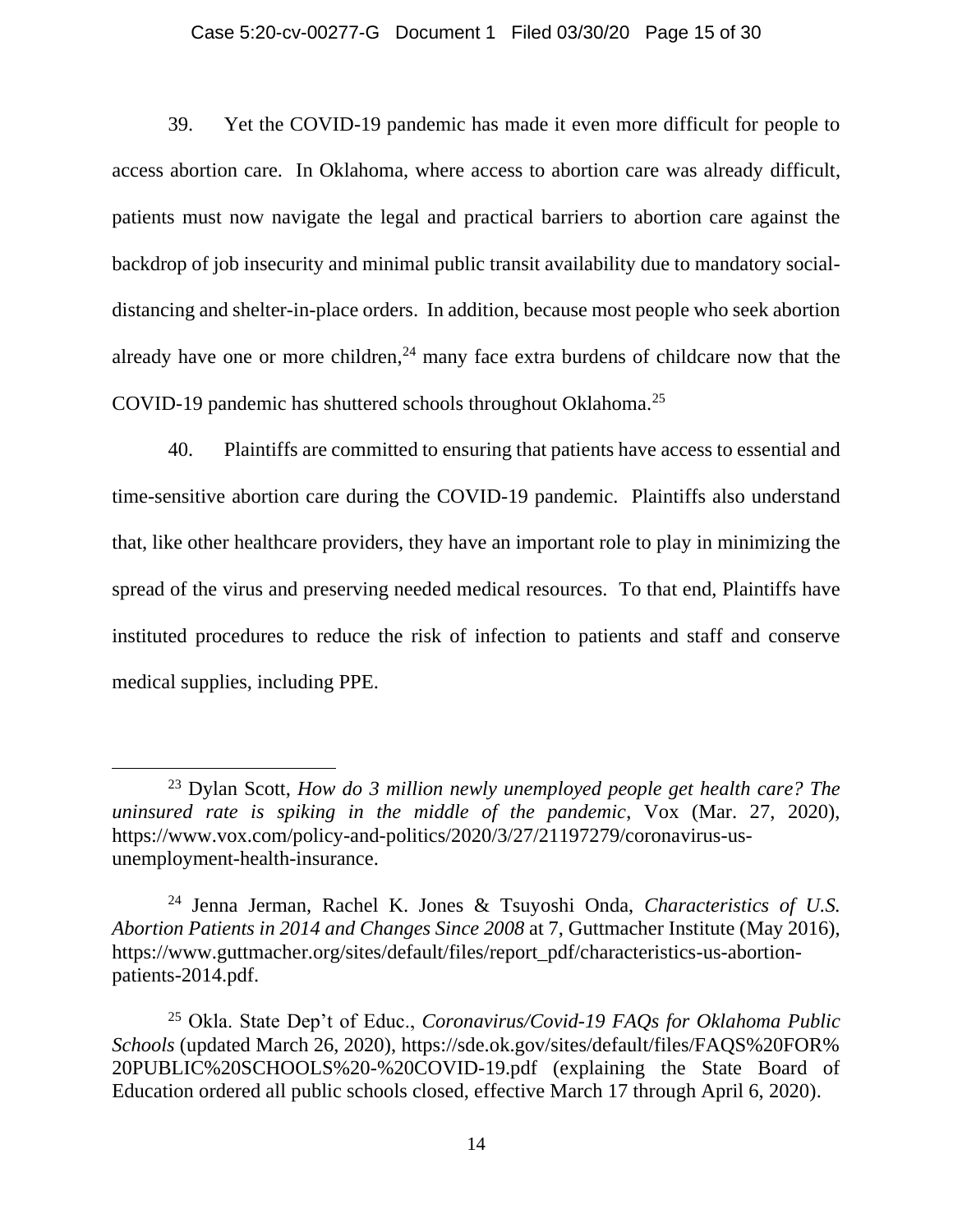#### Case 5:20-cv-00277-G Document 1 Filed 03/30/20 Page 16 of 30

41. For example, Plaintiffs screen patients for COVID-19 symptoms and take their temperatures before they are allowed into the clinics. Patients with any symptoms are told to reschedule their appointments when they are well. Only asymptomatic patients are allowed into Plaintiffs' clinics, and once inside, patients are required to maintain appropriate distance between each other and the staff. Plaintiffs' clinics are also cleaned and sanitized frequently, particularly hard surfaces touched by patients.

42. Plaintiffs that provide medical services in addition to abortion have reduced the number of those appointments or moved services to telemedicine to limit the volume of patients in the clinic and conserve PPE. Abortion cannot lawfully be provided through telemedicine in Oklahoma but generally does not require extensive use of PPE. Staff at Plaintiffs' clinics generally wear washable scrubs. When providing medication abortion, clinicians typically use only one pair of non-sterile gloves to perform the ultrasound and no other PPE. Procedural abortions are typically performed using only minimal PPE such as gloves, shoe covers, protective eyewear or a face shield, and sometimes a surgical mask and a gown. Staff at some of Plaintiffs' clinics have started wearing masks to minimize the risk of viral transmission. But N95 respirators (a face covering designed to block at least 95% of very small test particles that is different from a basic surgical mask), which are in short supply during the pandemic, are not used at all at Dr. Burns's clinic or CHPPGP. And Trust Women has only a residual supply of approximately fifty N95 respirators, which it is using sparingly. None of the Plaintiffs uses ventilators or maintains inpatient hospital beds.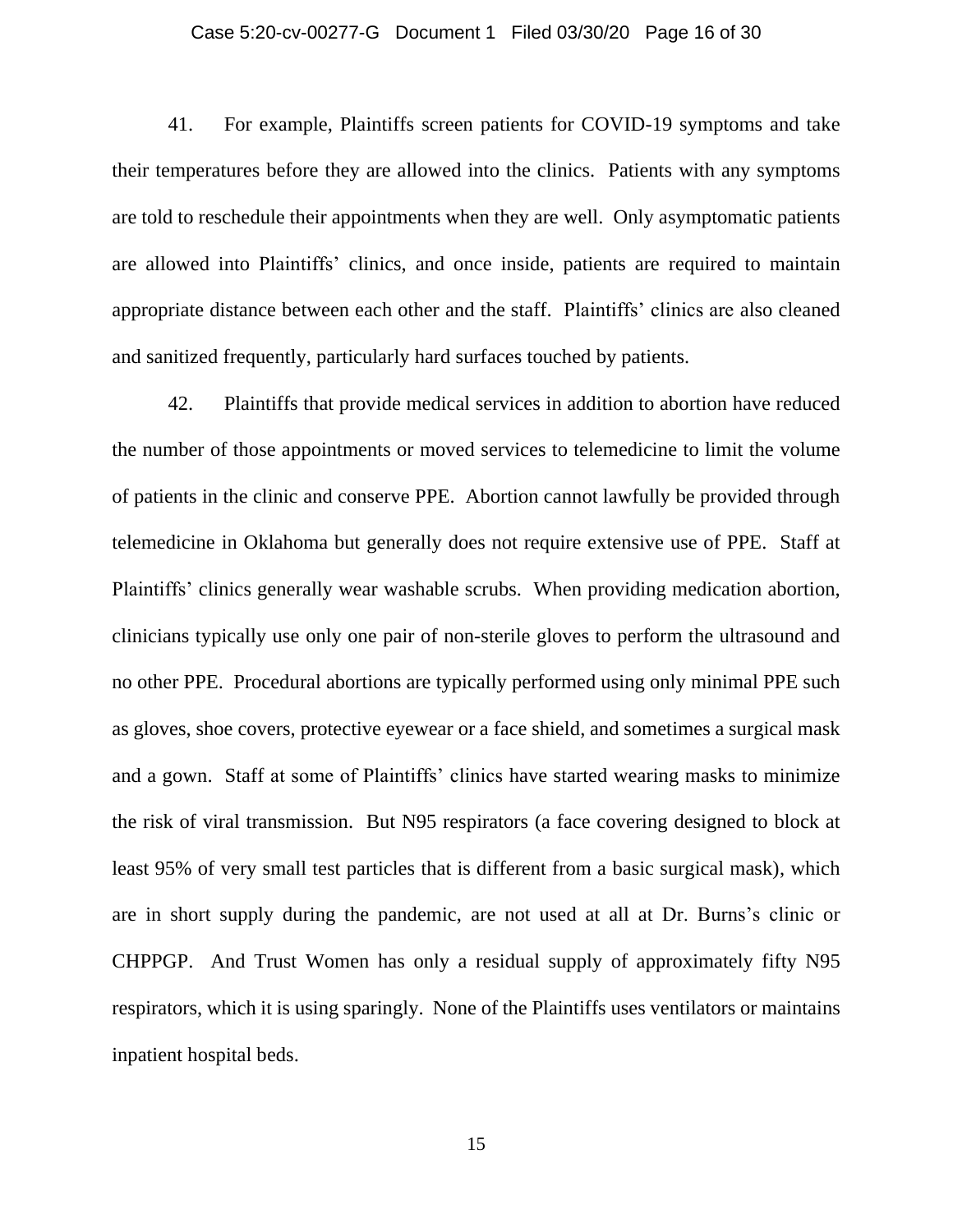# **C. The Executive Order and March 27 Statement**

43. On March 24, 2020, Governor Stitt issued the Executive Order mandating that "Oklahomans and medical providers in Oklahoma shall postpone all elective surgeries, minor medical procedures, and non-emergency dental procedures until April 7, 2020." Ex. A ¶ 18.<sup>26</sup> At a press conference announcing the Executive Order, the Governor was asked whether the Executive Order applied to abortion services. The Governor indicated that the State had not considered abortion services when it published the Executive Order, stating that his office "ha[d] not gotten into the details yet." $27$ 

44. Three days later, Oklahoma revised the Executive Order to explicitly single out abortion care. On March 27, 2020, Governor Stitt issued the March 27 Statement in the form of a press release entitled "Governor Stitt clarifies elective surgeries and procedures suspended under Executive Order." Although the March 27 Statement

<sup>&</sup>lt;sup>26</sup> The Executive Order also provides that, starting on March 26, 2020, "all business" not identified as being within a critical infrastructure sector as defined by the U.S. Department of Homeland Security and located in a county experiencing community spread of COVID-19, as identified by OSH on its website, shall close" until April 16, 2020. Ex. A ¶ 20. On the same date, Governor Stitt issued an executive memorandum adding to the critical infrastructure sectors identified by the U.S. Department of Homeland Security businesses including, *inter alia*, "[h]ealth care providers (e.g. physicians, dentists, psychologist, mid-level practitioners, nurses and assistants . . .)." Office of the Gov. J. Kevin Stitt, Executive Memorandum 2020-01 (Mar. 24, 2020), https://www.sos.ok.gov/documents/executive/1920.pdf. The plain text of the executive memorandum includes abortion providers within the Oklahoma Governor's definition of critical infrastructure sectors.

<sup>27</sup> Gov. J. Kevin Stitt, *Press Briefing – Live Update on Oklahoma's Response to #COVID19* at 00:45:30, Facebook (Mar. 24, 2020), https://www.facebook.com/GovStitt/ videos/vb.1961142690638384/347717132833192/?type=2&theater.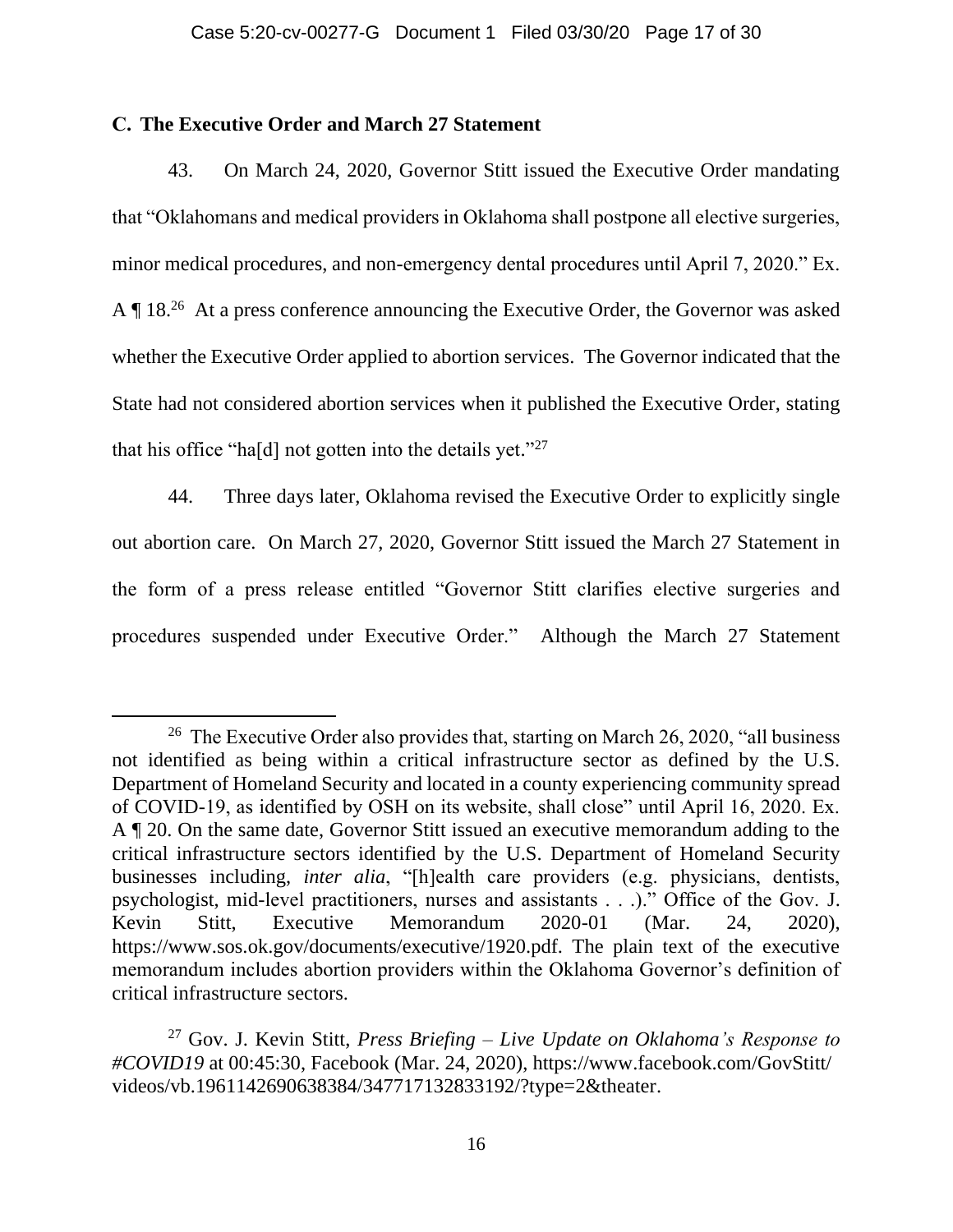#### Case 5:20-cv-00277-G Document 1 Filed 03/30/20 Page 18 of 30

purported to "clarify" the Executive Order, the Executive Order in fact was revamped to encompass "any type of abortion services as defined in [Okla. Stat. Ann. tit. 63] § 1-  $730(A)(1)$ ."

45. The definition of abortion cited in the March 27 Statement subsumes all methods of abortion performed in Oklahoma. Specifically, Okla. Stat. Ann. tit, 63 § 1- 730(A)(1) defines abortion as "the use or prescription of any instrument, medicine, drug, or any other substance or device intentionally to terminate the pregnancy of a female known to be pregnant  $\dots$ ." As a result, the March 27 Statement expands the Executive Order to medication abortions even though they are not "elective surgeries" or "minor medical procedures."

46. The March 27 Statement further stated that abortions are permitted in Oklahoma only in the rare situation of a "medical emergency as defined in [Okla. Stat. Ann. tit. 63] § 1-738.1" or when "otherwise necessary to prevent serious health risks to the unborn child's mother."

47. The definition of medical emergency referenced in the March 27 Statement is exceedingly narrow.<sup>28</sup> It applies only to a "physical condition, not including any emotional, psychological, or mental condition, which a reasonably prudent physician . . . would determine necessitates the immediate abortion of the pregnancy of the female to avert her death or to avert substantial and irreversible impairment of a major bodily

<sup>&</sup>lt;sup>28</sup> The medical emergency statute cited in the March 27 Statement was repealed, but the same definition appears in other Oklahoma abortion statutes. *See, e.g.*, Okla. Stat. Ann. tit. 63 § 1-738.7(4).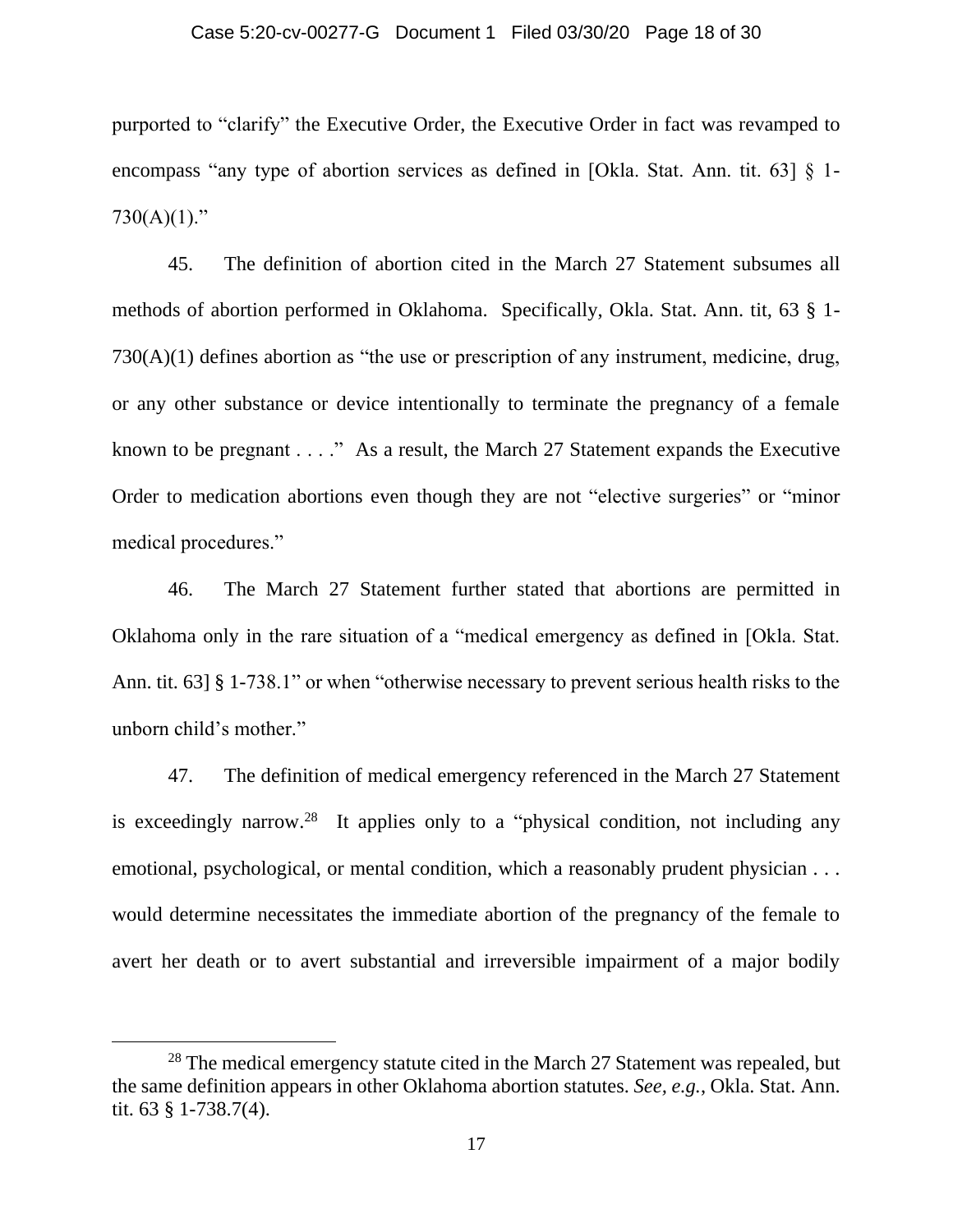#### Case 5:20-cv-00277-G Document 1 Filed 03/30/20 Page 19 of 30

function arising from continued pregnancy." Okla. Stat. Ann. tit. 63 § 1-738.7(4). Indeed, according to data published by the Oklahoma State Department of Health, no abortions performed in Oklahoma satisfied this definition in 2016 or 2017 (the most recent years for which data are publicly available). $29$ 

48. The exception for abortions "otherwise necessary to prevent serious health risks to the unborn child's mother" is not defined by the March 27 Statement or by reference to Oklahoma law. But the March 27 Statement grants no safe harbor if the State subsequently disagrees with a physician's determination that the exception applies.

49. The March 27 Statement indicated that the Executive Order was applied to abortion services in light of "increased demands for hospital beds" as a result of COVID-19 and "a shortage of personal protective equipment (PPE) needed to protect healthcare professionals and stop transmission of the virus." A quote attributed to Governor Stitt stated, "[w]e must ensure that our health care professionals, first responders and medical facilities have all of the resources they need to combat COVID-19."

50. The March 27 Statement was disseminated to medical facilities in Oklahoma via an email sent at 4:48 p.m. that afternoon. The email read, "[p]lease see below amendment issued today, 3/27/20 to the Oklahoma Governors [sic] Executive Order in response to Covid-19 measures," and included a copy of Governor Stitt's press release.

<sup>29</sup> Okla. State Dep't of Health, *Abortion Surveillance in Oklahoma 2002-2017 Summary Report* 31 (June 2018), https://www.ok.gov/health2/documents/2017ITOP Report.pdf; Okla. State Dep't of Health, *Abortion Surveillance in Oklahoma 2002-2016 Summary Report* 32 (June 2017) https://www.ok.gov/health2/documents/2016Abortion ReportFinal.pdf.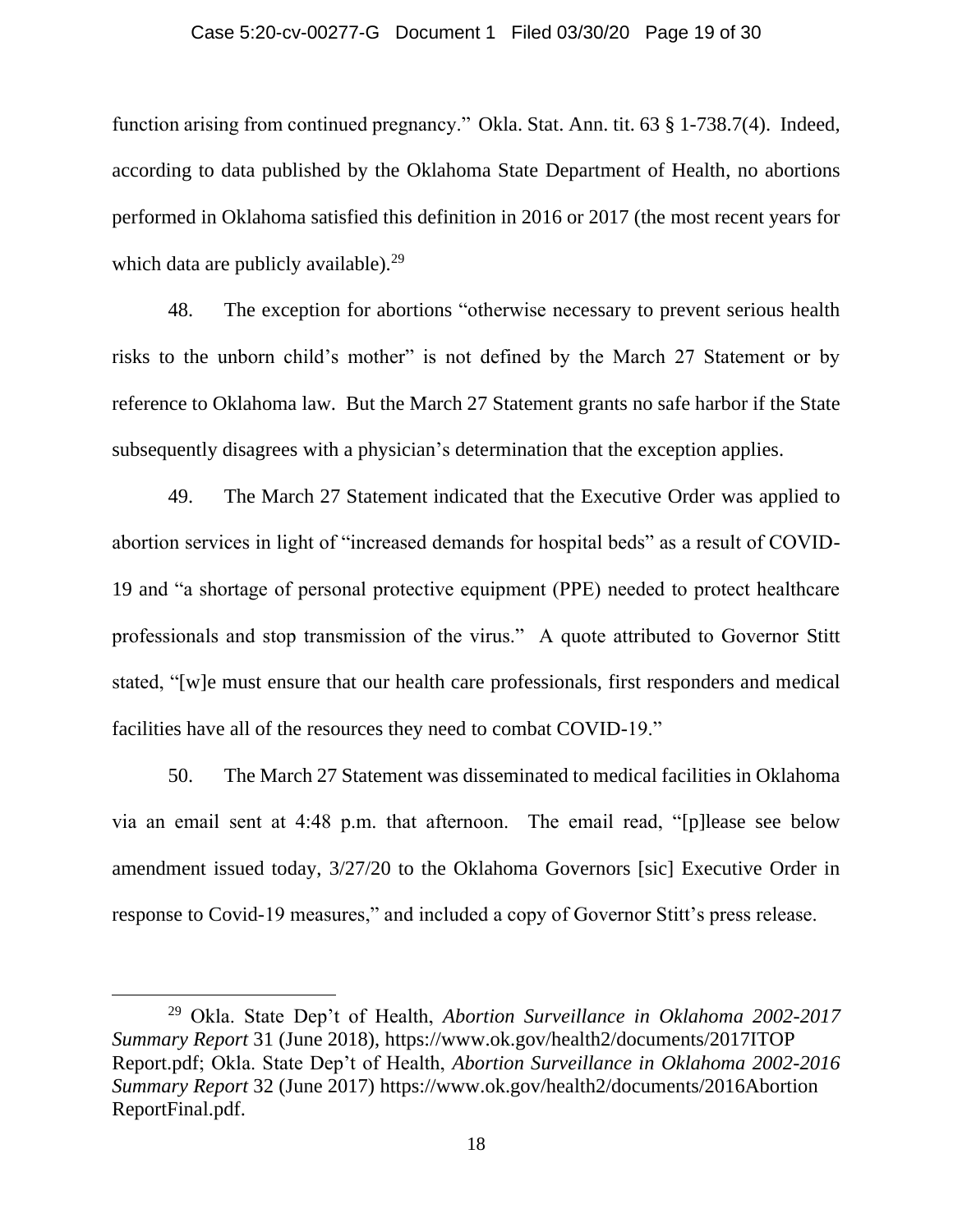#### Case 5:20-cv-00277-G Document 1 Filed 03/30/20 Page 20 of 30

51. Oklahoma was not the first state to exploit the COVID-19 pandemic to ban previability abortions. Only days before, on March 23, 2020, Texas instituted a similar abortion ban when the Texas Attorney General issued a press release interpreting an Executive Order by the Governor of Texas in response to COVID-19 to apply to abortion services in that state.<sup>30</sup> A lawsuit challenging Texas's application of that state's Executive Order to abortion services was promptly filed by Texas abortion providers as a violation of patients' constitutional rights. *Planned Parenthood Ctr. for Choice v. Abbott*, No. 1:20 cv-323, 2020 WL 1465881 (W.D. Tex. Mar. 25, 2020).

## **D. The Harm to Patients**

52. Oklahoma's application of the Executive Order to previability abortions violates nearly fifty years of Supreme Court precedent recognizing that state actions that ban abortion before viability violate a person's fundamental rights to dignity, bodily integrity, and autonomy. It also contravenes recommendations by preeminent medical authorities throughout the United States.

53. National medical organizations have issued a joint statement on "Abortion Access During the COVID-19 Outbreak."<sup>31</sup> That consensus statement instructs that "[t]o

<sup>30</sup> Att'y Gen. Ken Paxton, Health Care Professionals and Facilities, Including Abortion Providers, Must Immediately Stop All Medically Unnecessary Surgeries and Procedures to Preserve Resources to Fight Covid-19 Pandemic (Mar. 23, 2020), https://www.texasattorneygeneral.gov/news/releases/health-care-professionals-andfacilities-including-abortion-providers-must-immediately-stop-all.

 $31$  The medical organizations issuing this joint guidance were ACOG, the American Board of Obstetrics & Gynecology, the American Association of Gynecologic Laparoscopists, the American Gynecological & Obstetrical Society, the American Society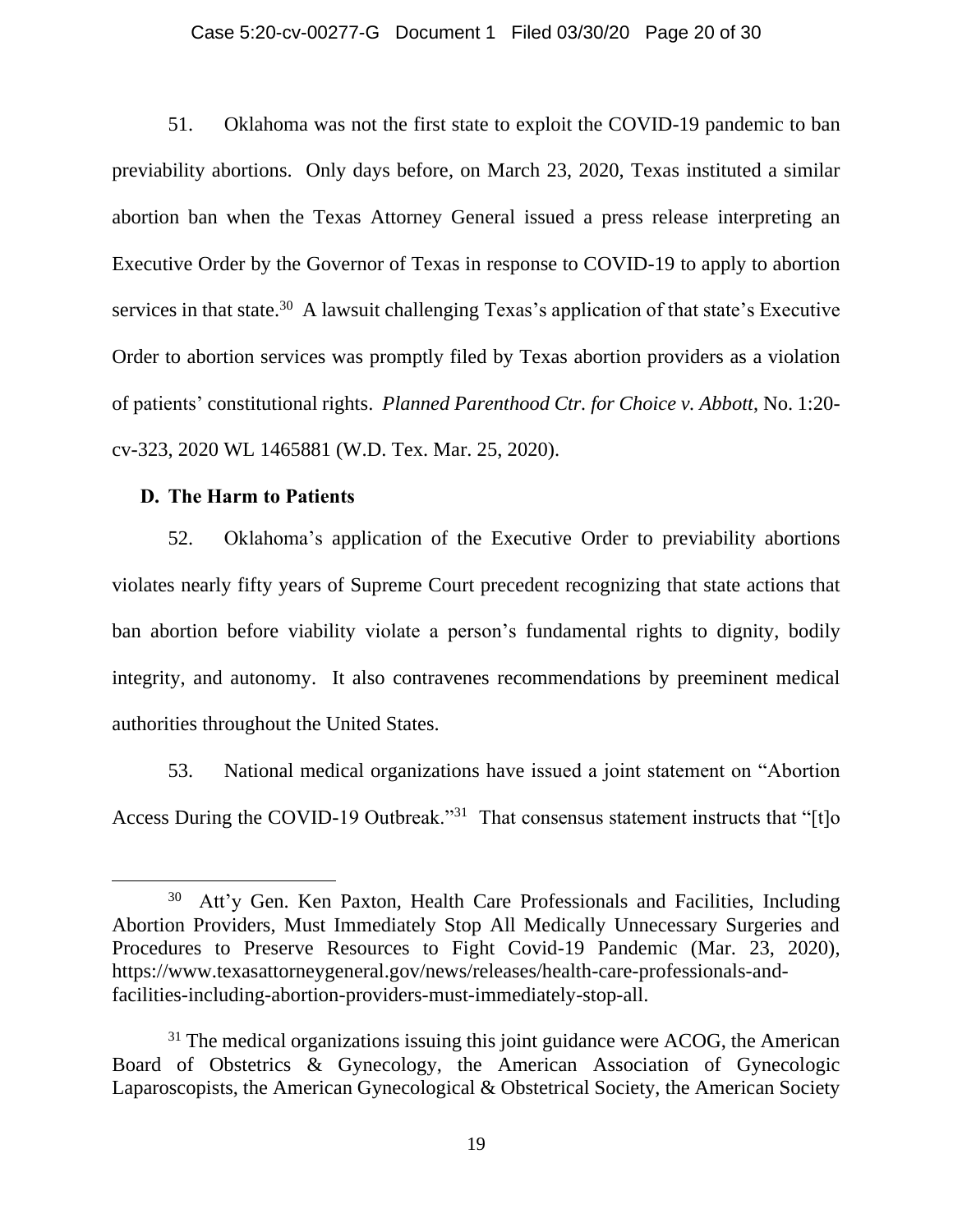#### Case 5:20-cv-00277-G Document 1 Filed 03/30/20 Page 21 of 30

the extent that hospital systems or ambulatory surgical facilities are categorizing procedures that can be delayed during the COVID-19 pandemic, abortion should not be categorized as such a procedure" because it "is an essential component of comprehensive health care" and "a time-sensitive service for which a delay of several weeks, or in some cases days, may increase the risks [to patients] or potentially make it completely inaccessible."<sup>32</sup> These groups emphasized: "The consequences of being unable to obtain an abortion profoundly impact a person's life, health, and well-being."<sup>33</sup>

54. Additionally, the AMA, American Nurses Association, and American Hospital Association issued a statement that, while the public should obey recommendations to stay home "as we reach the critical stages of our national response to COVID-19," those individuals "with urgent medical needs, including pregnant women, should seek care as needed."<sup>34</sup>

55. Despite this medical and public health guidance, as a direct result of the Executive Order and March 27 Statement, Plaintiffs reasonably fear prosecution pursuant to the Executive Order and have ceased providing abortion care in Oklahoma. Abortion

<sup>33</sup> *Id.*

for Reproductive Medicine, the Society for Academic Specialists in General Obstetrics and Gynecology, the Society of Family Planning, and the Society for Maternal-Fetal Medicine.

<sup>32</sup> ACOG et al., *Joint Statement on Abortion Access During the COVID-19 Outbreak* (Mar. 18, 2020), https://www.acog.org/news/news-releases/2020/03/joint-statement-onabortion-access-during-the-covid-19-outbreak.

<sup>34</sup> AMA, Am. Hosp. Ass'n & Am. Nursing Ass'n, *AMA, AHA, ANA: #StayHome to confront COVID-19* (Mar. 24, 2020), https://www.ama-assn.org/press-center/pressreleases/ama-aha-ana-stayhome-confront-covid-19.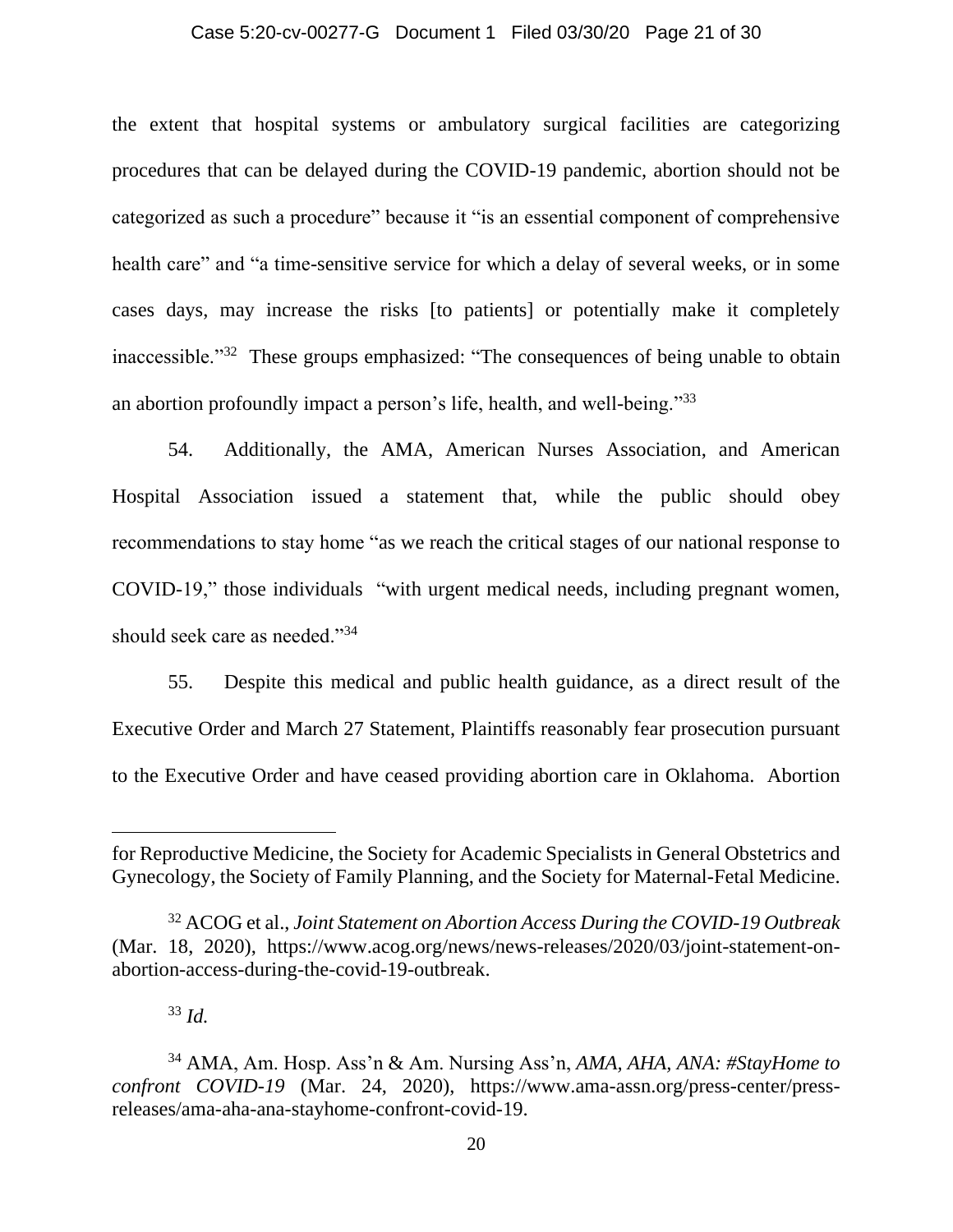#### Case 5:20-cv-00277-G Document 1 Filed 03/30/20 Page 22 of 30

access in this state has been virtually eliminated. Plaintiffs and their patients seeking abortion in Oklahoma are being irreparably harmed, and these harms will increase in number and intensity with each passing day.

56. Patients delayed in accessing abortion suffer increased risks to their health, wellbeing, and economic security. Delays in accessing abortion care impose unnecessary health risks to patients because, though abortion is very safe throughout pregnancy, health risks increase as pregnancy progresses. Delays cause anxiety and suffering for many people (for example patients who are pregnant as a result of rape or incest) who must remain pregnant for longer, and they require women to continue to endure the physical and psychological burdens of pregnancy despite their decision to terminate their pregnancies. Delays also can increase the costs of abortion care, as well as the costs of travel, childcare, and taking time off work, among other things. All these harms are made worse by the ongoing COVID-19 crisis.

57. Moreover, there are certain points in pregnancy at which abortion may become more complex or fewer medical options may be available. Some patients will be foreclosed from choosing the abortion method that is medically indicated for them or otherwise preferable, and others will be unable to access abortion at all. Even assuming that the COVID-19 crisis could be rapidly abated and the Executive Order promptly rescinded, patients delayed beyond eleven weeks LMP will be unable to access medication abortion in Oklahoma. Patients delayed beyond 22 weeks LMP will be unable to access any form of abortion in Oklahoma.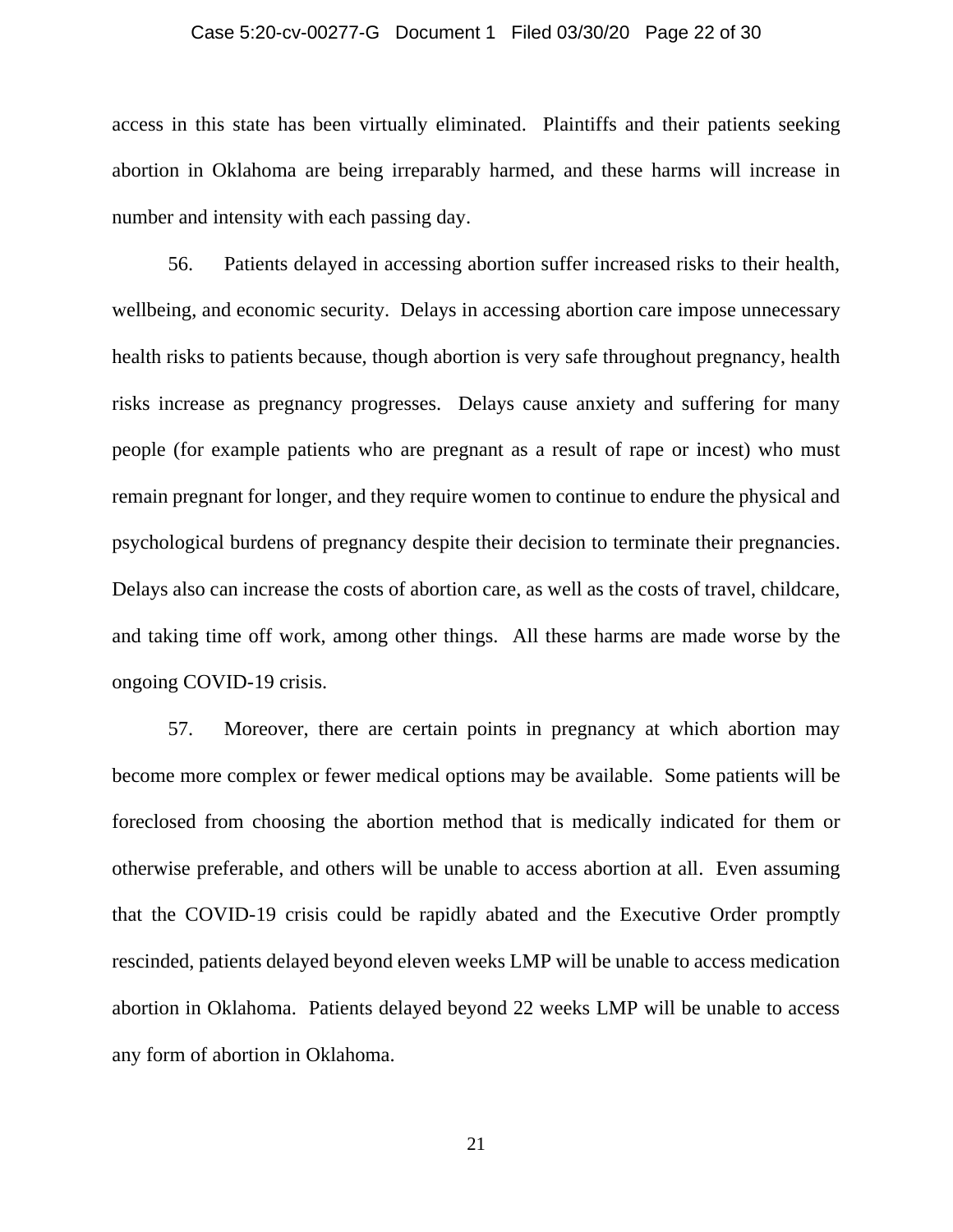#### Case 5:20-cv-00277-G Document 1 Filed 03/30/20 Page 23 of 30

58. Patients unable to access abortion who instead remain pregnant face substantial health risks in carrying pregnancy to term. According to the CDC, 144 in 10,000 women who gave birth in a hospital in the United States in 2014 experienced unexpected outcomes of labor and delivery that resulted in significant short- or long-term consequences.<sup>35</sup> Such risks are especially a concern in Oklahoma where the maternal mortality rate is higher than the national average.<sup>36</sup>

59. In addition to the health risks, pregnancy, childbirth, and another child threatens the stability and wellbeing of the family, including their existing children. Research has found that women denied an abortion are four times more likely than women who received an abortion to experience economic hardship and insecurity lasting for years, with serious consequences for those women and their families.<sup>37</sup> These harms are even more acute now because unemployment rates are soaring as a result of the COVID-19 pandemic, reflecting massive losses in wages and employer-provided health insurance. Carrying an unwanted pregnancy to term may also exacerbate an already difficult situation for those who have suffered trauma, such as sexual assault or domestic violence.

<sup>35</sup> Ctrs. for Disease Control & Prevention, *Severe Maternal Morbidity in the United States*, https://www.cdc.gov/reproductivehealth/maternalinfanthealth/severematernalmor bidity.html.

<sup>36</sup> Ctrs. for Disease Control & Prevention, *Maternal Mortality by State, 2018*, https://www.cdc.gov/nchs/maternal-mortality/MMR-2018-State-Data-508.pdf.

<sup>37</sup> Diana G. Foster et al., *Socioeconomic Outcomes of Women Who Receive and Women Who Are Denied Wanted Abortions in the United States*, 108 Am. J. Public Health 407 (2018); *see also* Rachel K. Jones & Jenna Jerman, *Population Group Abortion Rates and Lifetime Incidence of Abortion: United States, 2008-2014*, 107 Am. J. Pub. Health 1904, 1906 (2017); Jenna Jerman, Rachel K. Jones, & Tsuyoshi Onda, *supra* note 24 at 11.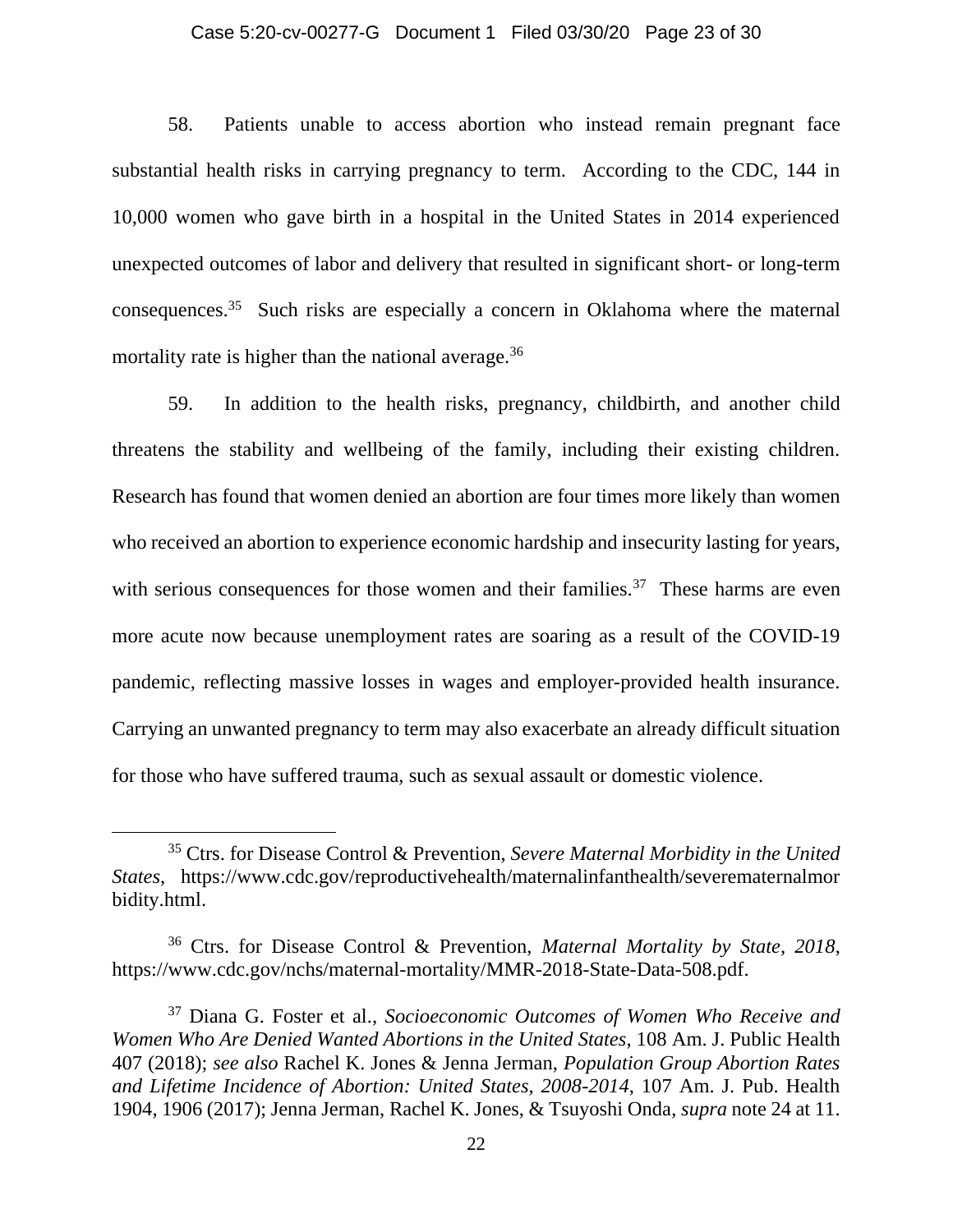#### Case 5:20-cv-00277-G Document 1 Filed 03/30/20 Page 24 of 30

60. To escape the harms inflicted by the Executive Order and March 27 Statement, some patients with the means and resources will seek abortion care in other states that have not banned it. But forcing patients seeking reproductive healthcare to travel to other states does nothing to protect or advance their health, particularly during a pandemic, and only imposes additional risks and burdens. Travel increases the risk of community transmission of COVID-19. Moreover, for many women, leaving the state for care is not an option. Women seeking abortion are disproportionately poor, and most are already caring for at least one child.<sup>38</sup> Oklahoma's poverty rate is well above the national average, $39$  and the largest demographics living in poverty are women of reproductive age. $40$ 

61. While inflicting irreparable harm on countless patients, the Executive Order, as applied to abortion through the March 27 Statement, will not meaningfully advance the State's interests and, if anything, will undermine the State's stated objectives. Eliminating access to outpatient abortion care does nothing to reduce demand for hospital services, and little to reduce demand for PPE. In fact, patients who are forced to continue their pregnancies, especially those who carry to term, will place greater demands on the healthcare system than if they had obtained an abortion. These include prenatal visits,

<sup>38</sup> Jenna Jerman, Rachel K. Jones, & Tsuyoshi Onda, *supra* note 24, at 7.

<sup>39</sup> Craig Benson & Alemayehu Bishaw, U.S. Census Bureau, *Poverty: 2017 and 2018*, at 4 (Nov. 2019), https://www.census.gov/content/dam/Census/library/publications /2019/acs/acsbr18-02.pdf (indicating that Oklahoma had a poverty rate of 15.6% in 2018 compared to the nationwide poverty rate of 13.1% in 2018).

<sup>40</sup> Oklahoma, *Poverty by Age and Gender*, Data USA (last visited Mar 29, 2020), https://datausa.io/profile/geo/oklahoma ("The largest demographic living in poverty are Females  $25-34$  followed by Females  $18-24...$ ").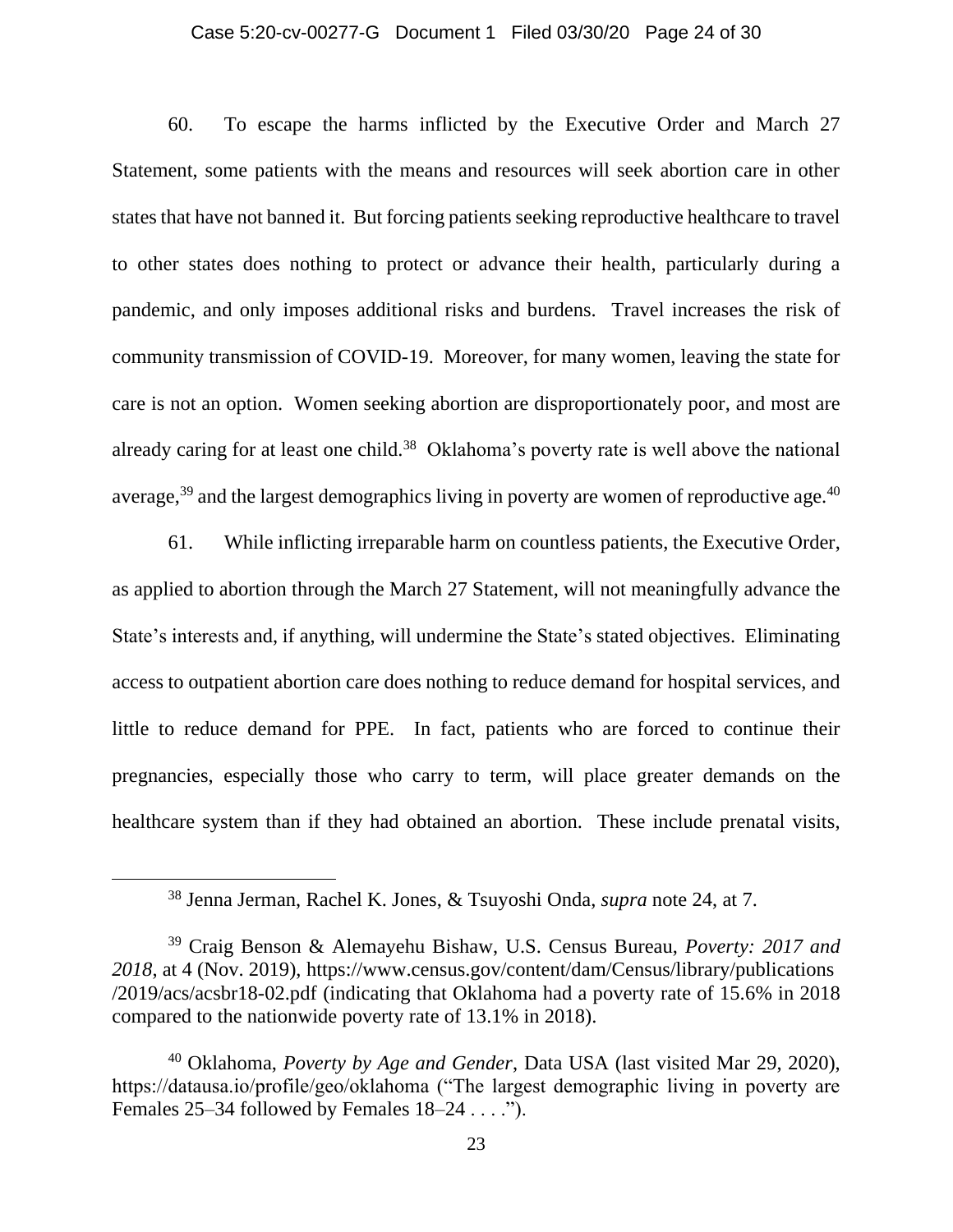#### Case 5:20-cv-00277-G Document 1 Filed 03/30/20 Page 25 of 30

pregnancy-related screenings and tests (including repeat ultrasounds and blood tests at minimum), and ultimately childbirth. These contacts with the hospital system consume more PPE, hospital staff time, equipment, and inpatient beds than abortion care. And patients who develop gestational diabetes, preeclampsia, or other health conditions will place even more demands on the healthcare system.

62. Because the Executive Order and March 27 Statement inevitably will compel some patients to travel to other states to obtain abortion services no longer available in Oklahoma, the State's actions will only further undermine efforts to contain the virus. Long-distance travel is wholly inconsistent with public health guidelines and government directives to stay at home and shelter-in-place. In addition, such travel will require patients to have contacts with many individuals to obtain childcare, transportation, food, and lodging necessary to make the trip. These unnecessary contacts increase the risk of contracting COVID-19 and bringing the virus back to families and communities in Oklahoma.

63. As expanded by the March 27 Statement, the Executive Order, in its current iteration, expressly bans abortion until April 7, 2020. But Governor Stitt has already amended and extended the Executive Order numerous times, and there is every reason to believe that it will be extended again.<sup>41</sup>

<sup>41</sup> *Compare* Office of the Gov. J. Kevin Stitt, Executive Order 2020-07, *supra* note 17 *with* Fifth Amended Executive Order 2020-07 (Mar. 27, 2020), https://www.sos.ok.gov/documents/executive/1923.pdf.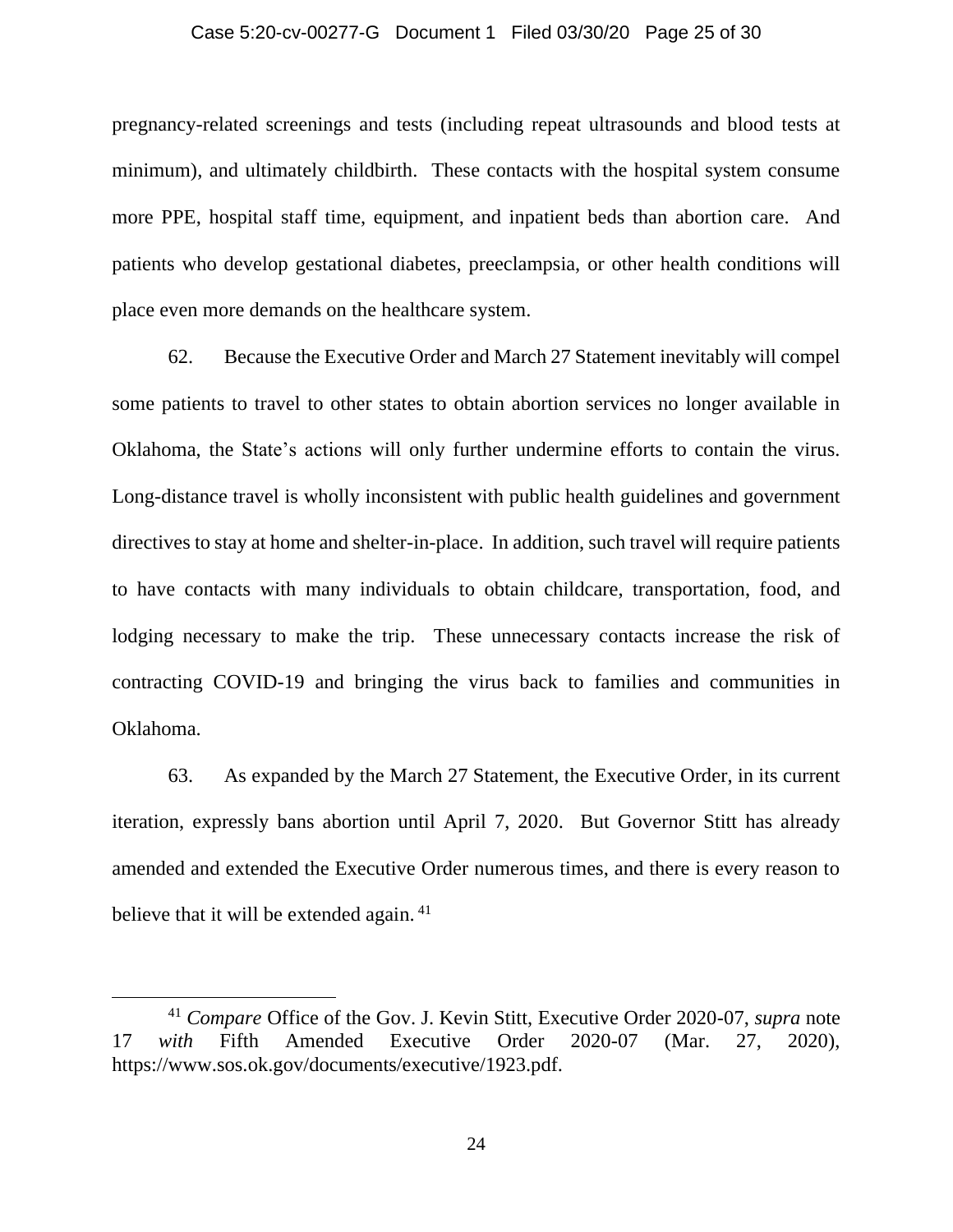## Case 5:20-cv-00277-G Document 1 Filed 03/30/20 Page 26 of 30

64. The COVID-19 pandemic will not be resolved or contained in the next eight days. Indeed, the U.S Surgeon General has stated that such a short amount of time is "likely not going to be enough" to bring COVID-19 under control, and the federal government has extended its containment measures at least through April 30, 2020.<sup>42</sup> Experts believe that the crisis could last months, if not years.<sup>43</sup> And in recent days, Oklahoma officials have acknowledged that "the number of individuals testing positive for COVID-19 continues to rapidly grow each day" and that the crisis in Oklahoma is likely to intensify in the coming weeks.<sup>44</sup>

<sup>43</sup> Peter Baker & Eileen Sullivan, *U.S. Virus Plan Anticipates 18-Month Pandemic and Widespread Shortages*, N.Y. Times (Mar. 17, 2020), https://www.nytimes.com/2020/03/17/us/politics/trump-coronavirus-plan.html; *PanCAP Adapted U.S. Government COVID-19 Response Plan*, at 4 (Mar. 13, 2020), https://int.nyt.com/data/documenthelper/6819-covid-19-responseplan/d367f758bec47cad 361f/optimized/full.pdf#page=1 (assuming that the COVID-19 pandemic will last 18 months or longer and "could include multiple waves of illness").

<sup>44</sup> Okla. State Dep't of Health, *COVID-19 Resources: Current Situation*  https://coronavirus.health.ok.gov/ (Mar. 28, 2020); *see also* Ctrs. for Disease Control & Prevention, *Coronavirus Disease 2019 (COVID-19) Situation Summary* (last updated Mar. 26, 2020), https://www.cdc.gov/coronavirus/2019-ncov/cases-updates/summary.html ("CDC expects that widespread transmission of COVID-19 in the United States will occur. In the coming months, most of the U.S. population will be exposed to this virus.").

<sup>42</sup> Quint Forgey, *Surgeon general: 15 days of social distancing 'likely not going to be enough' to halt coronavirus*, Politico (Mar. 18, 2020), https://www.politico.com/news/2020/03/18/surgeon-general-social-distancing-not enough-135377; Sanya Mansoor, *President Trump Extends Federal Social Distancing Guidelines Intil End of April*, *supra* note 16.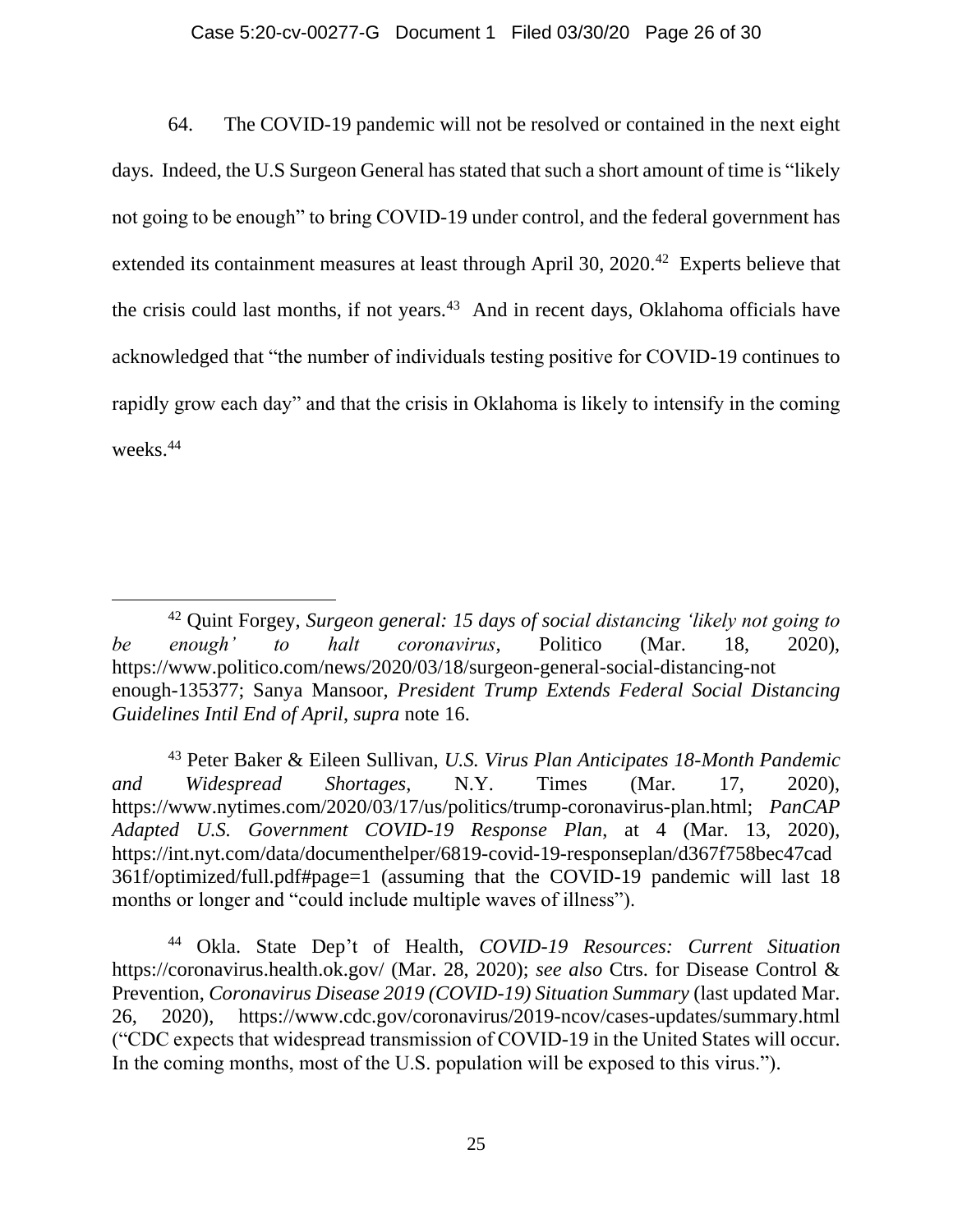## **CLAIMS FOR RELIEF**

# COUNT I

# (Substantive Due Process)

65. Plaintiffs reallege and incorporate by reference the allegations contained above.

66. By banning all abortion except in rare circumstances, the Executive Order and March 27 Statement, as applied to previability abortion, violates Plaintiffs' patients' rights to privacy, liberty, bodily integrity and autonomy as guaranteed by the Fourteenth Amendment to the U.S. Constitution.

67. Unless enjoined, the Executive Order and March 27 Statement, as applied to previability abortion, will subject Plaintiffs' patients to irreparable harm for which no adequate remedy at law exists by delaying or preventing patients from obtaining an abortion in Oklahoma, thereby causing them to suffer significant constitutional, medical, emotional, and other harm.

### COUNT 2

# (Equal Protection)

68. Plaintiffs reallege and incorporate by reference the allegations contained above.

69. By selectively burdening patients' fundamental right to abortion without justification and singling out abortion providers and their patients for differential treatment from providers of other medical services and their patients, the Executive Order and March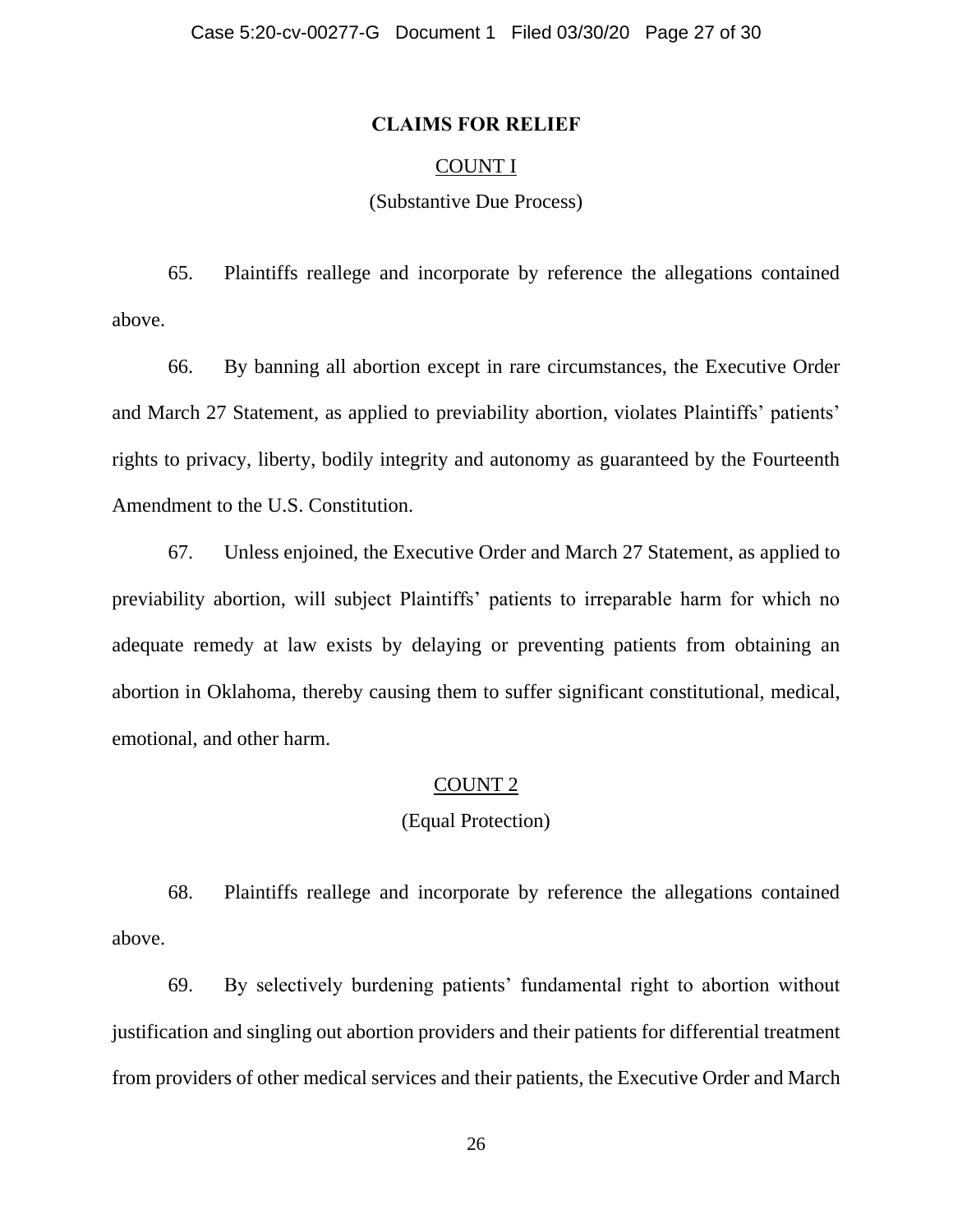#### Case 5:20-cv-00277-G Document 1 Filed 03/30/20 Page 28 of 30

27 Statement, as applied to abortion, violates Oklahomans' right to equal protection guaranteed by the Fourteenth Amendment to the U.S. Constitution.

70. Unless enjoined, the Executive Order and March 27 Statement, as applied to abortion, will subject Plaintiffs and their patients to irreparable harm for which no adequate remedy at law exists by preventing patients from or significantly delaying them in obtaining an abortion in Oklahoma, thereby causing them to suffer significant constitutional, medical, emotional, and other harm.

# **ATTORNEY'S FEES**

71. Plaintiff is entitled to an award of reasonable attorney's fees and expenses pursuant to 42 U.S.C. § 1988.

### **REQUEST FOR RELIEF**

WHEREFORE, Plaintiffs ask this Court:

A. To issue a temporary restraining order, a preliminary injunction, and ultimately a permanent injunction, restraining Defendants, their officers, agents, servants, employees, and attorneys, and any persons in active concert or participation with them, from enforcing or complying with the Executive Order and March 27 Statement, including future iterations or extensions, as applied to previability abortion;

B. To enter a judgment declaring that the Executive Order and March 27 Statement, including future iterations or extensions, as applied to previability abortion, violates the Fourteenth Amendment to the U.S. Constitution;

C. To award Plaintiffs their attorneys' fees and costs pursuant to 42 U.S.C. § 1988, and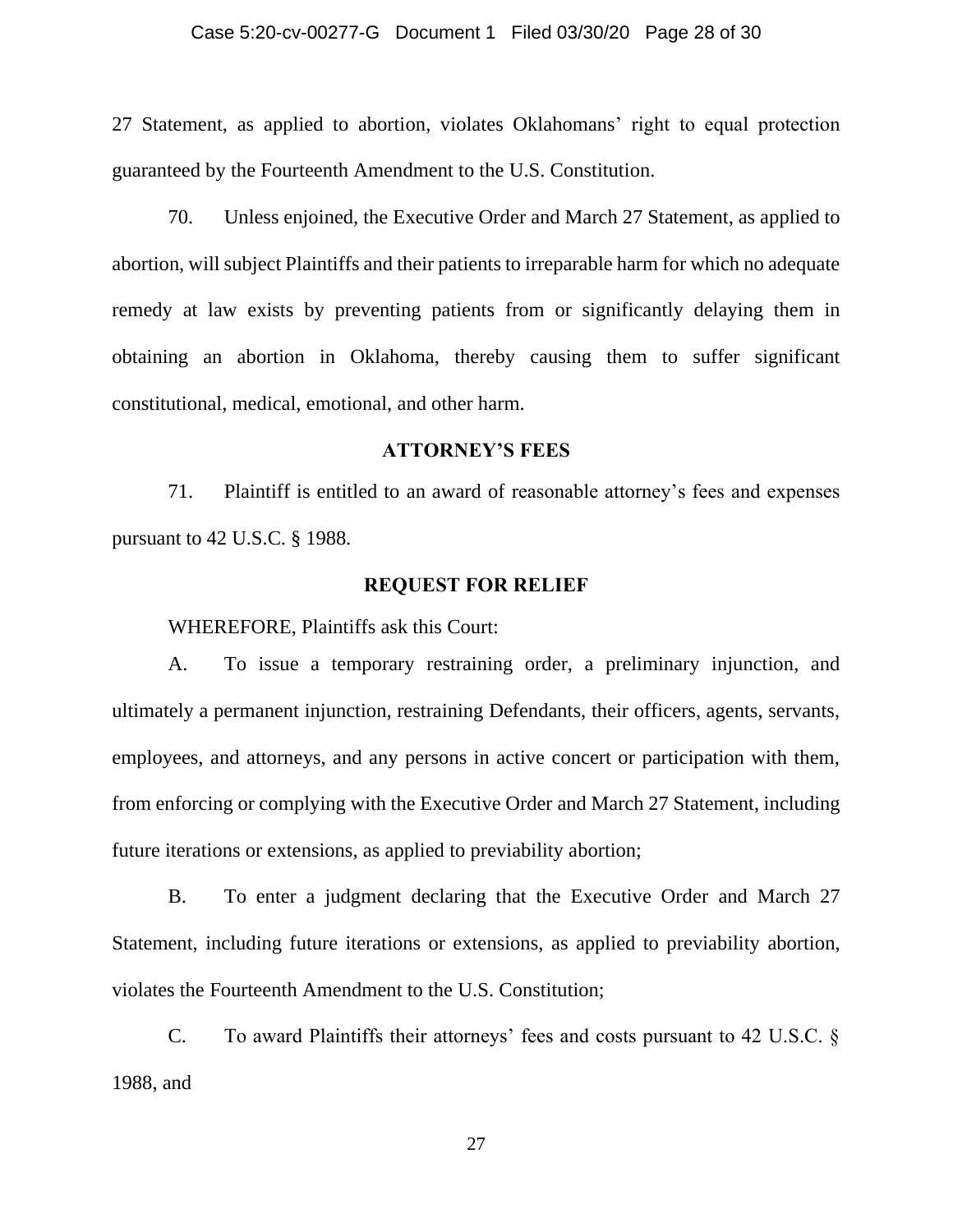D. To grant such other and further relief as the Court deems just and proper.

Dated: March 30, 2020

/s/ J. Blake Patton . J. Blake Patton, Oklahoma Bar No. 30673 WALDING & PATTON PLLC 518 Colcord Drive, Suite 100 Oklahoma City, OK 73102 Phone: (405) 605-4440 Fax: None bpatton@waldingpatton.com

*Attorney for Plaintiffs*

Travis J. Tu (*pro hac vice* pending) Kirby Tyrrell (*pro hac vice* pending) Ezra Cukor (*pro hac vice* pending) Jiaman Wang (*pro hac vice* pending) CENTER FOR REPRODUCTIVE RIGHTS 199 Water Street, 22nd Floor New York, NY 10038 Phone: (917) 637-3627 Fax: (917) 637-3666 tjtu@reprorights.org ktyrrell@reprorights.org ecukor@reprorights.org awang@reprorights.org

Linda C. Goldstein (*pro hac vice* pending) Kathryn Barrett (*pro hac vice* pending) Samantha Rosa (*pro hac vice* pending) Alyssa Clark (*pro hac vice* pending) DECHERT LLP Three Bryant Park 1095 Avenue of the Americas New York, New York 10036 Phone: (212) 698-3817 Fax: (212) 698-0684 Linda.Goldstein@dechert.com Kathryn.Barrett@dechert.com